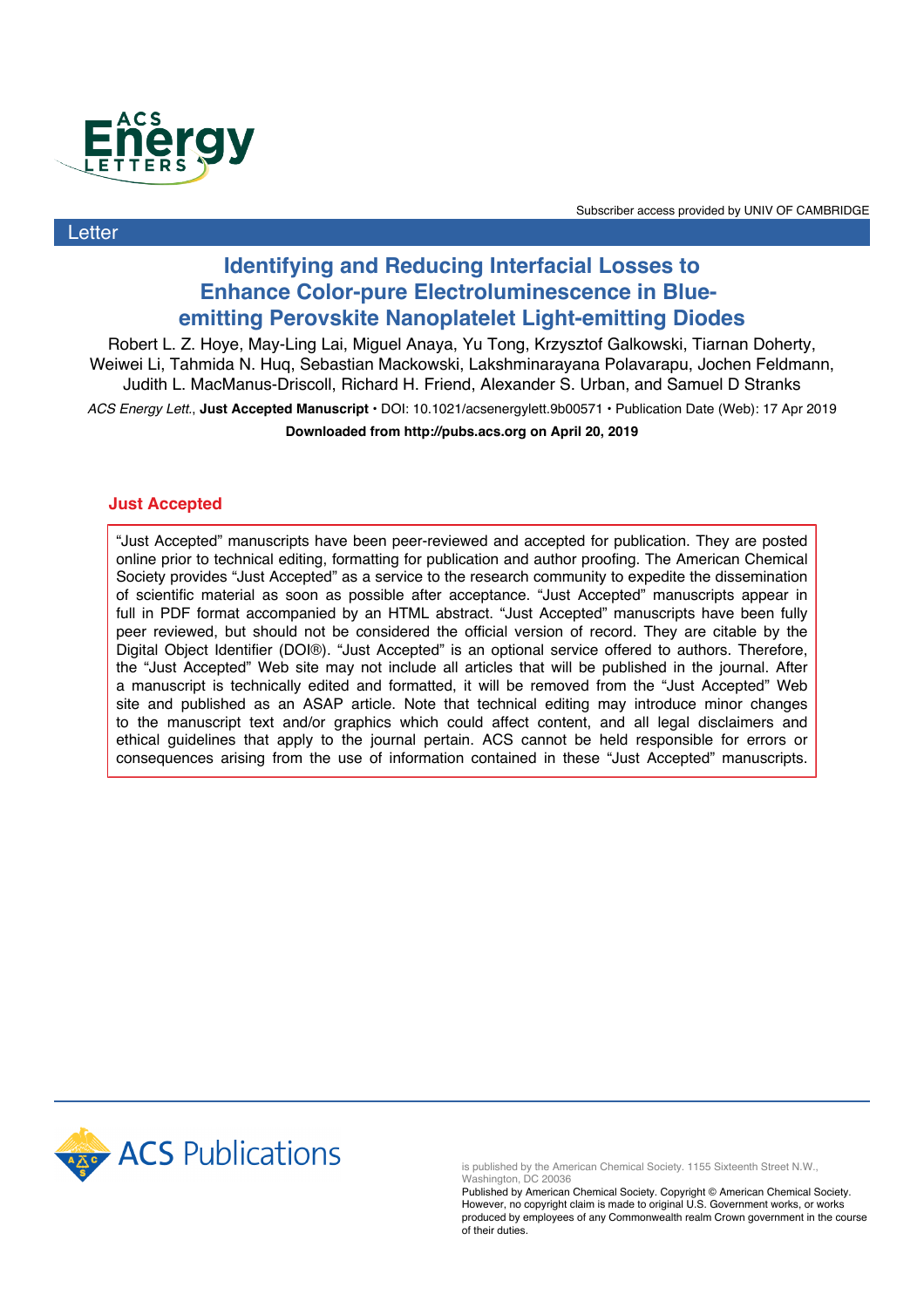Identifying and Reducing Interfacial Losses to Enhance Color-Pure Electroluminescence in Blue-Emitting Perovskite Nanoplatelet Light-Emitting Diodes

*Robert L. Z. Hoye*,\*,†,# *May-Ling Lai*, ‡, # *Miguel Anaya*, ‡ *Yu Tong,*‖,§ *Krzysztof Gałkowski*, ‡,‼ *Tiarnan Doherty,*‡ *Weiwei Li,*† *Tahmida N. Huq*, † *Sebastian Mackowski*, ‼ *Lakshminarayana Polavarapu*, ‖,§ *Jochen Feldmann*, ‖,§ *Judith L. MacManus-Driscoll,*† *Richard H. Friend,*‡ *Alexander S. Urban,*¥,§ *Samuel D. Stranks\**,‡

† Department of Materials Science and Metallurgy, University of Cambridge, 27 Charles Babbage Rd, Cambridge CB3 0FS, UK

‡ Cavendish Laboratory, University of Cambridge, JJ Thomson Ave, Cambridge CB3 0HE, UK

‖ Chair for Photonics and Optoelectronics, Nano-Institute Munich, Department of Physics, Ludwig-Maximilians-Universität München, Königinstraße 10, 80539 Munich, Germany

§ Nanosystems Initiative Munich (NIM) and Center for NanoScience (CeNS), Schellingstraße 4, 80799 Munich, Germany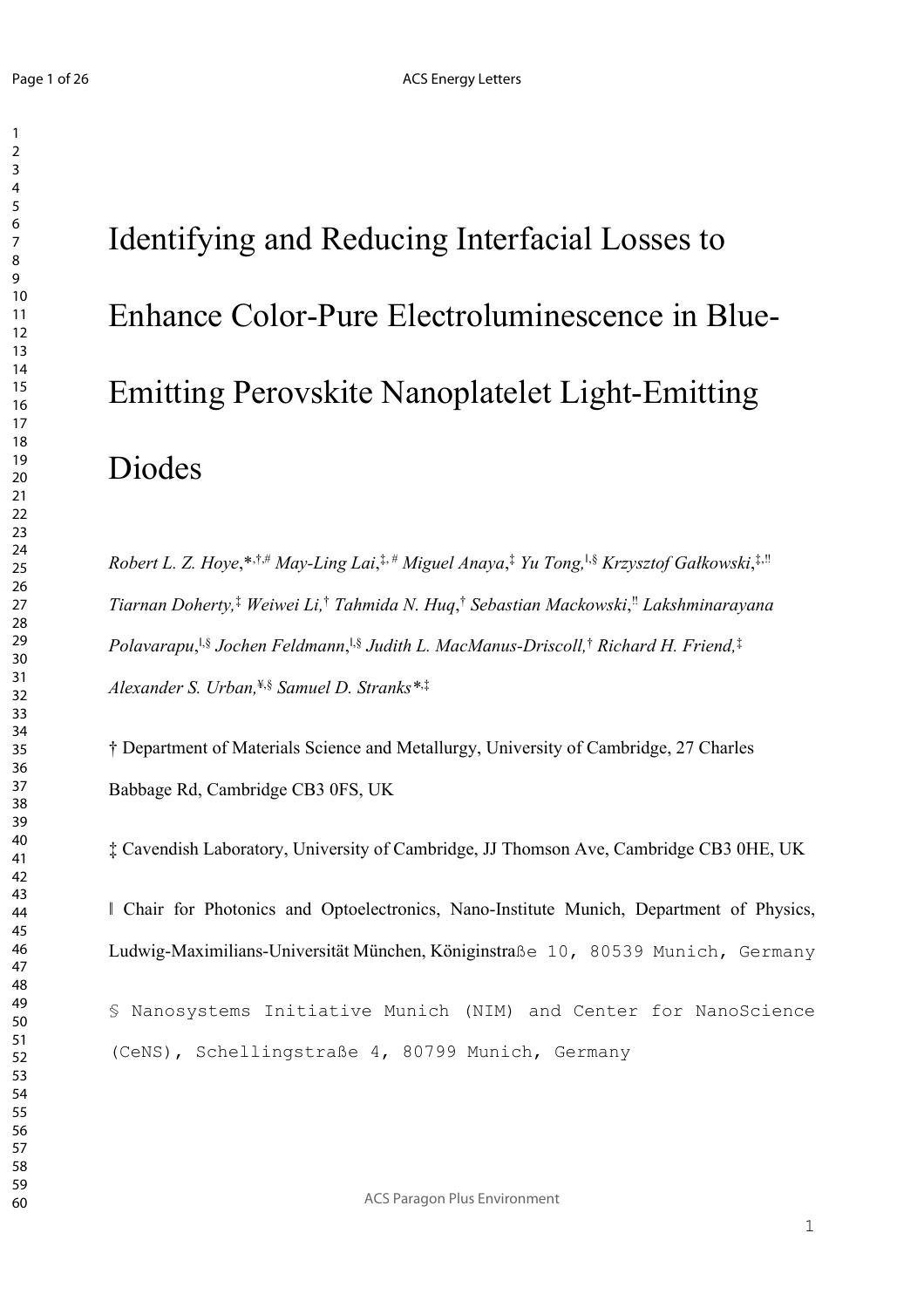¥ Nanospectroscopy Group, Nano-Institute Munich, Department of Physics, Ludwig-Maximilians-Universität München, Königinstraße 10, 80539 Munich, Germany

‼ Institute of Physics, Faculty of Physics, Astronomy and Informatics, Nicolaus Copernicus University, 5<sup>th</sup> Grudziadzka St., 87-100 Toruń, Poland

AUTHOR INFORMATION

#### **Corresponding Author**

\*Robert L. Z. Hoye, Email: rlzh2@cam.ac.uk

\*Samuel D. Stranks, Email: sds65@cam.ac.uk

## **Author Contributions**

# These authors contributed equally

## **Abstract**

Perovskite nanoplatelets (NPls) hold promise for light-emitting applications, having achieved photoluminescence quantum efficiencies approaching unity in the blue wavelength range, where other metal-halide perovskites have typically been ineffective. However, the external quantum efficiencies (EQEs) of blue-emitting NPl light-emitting diodes (LEDs) have only reached 0.12%. In this work, we show that NPl LEDs are primarily limited by a poor electronic interface between the emitter and hole-injector. We show that the NPls have remarkably deep ionization potentials (≥6.5 eV), leading to large barriers for hole injection, as well as substantial non-radiative decay at the NPl/hole-injector interface. We find that an effective way to reduce these non-radiative losses is by using poly(triarylamine) interlayers. Using these, we increase the EQE of our blue LEDs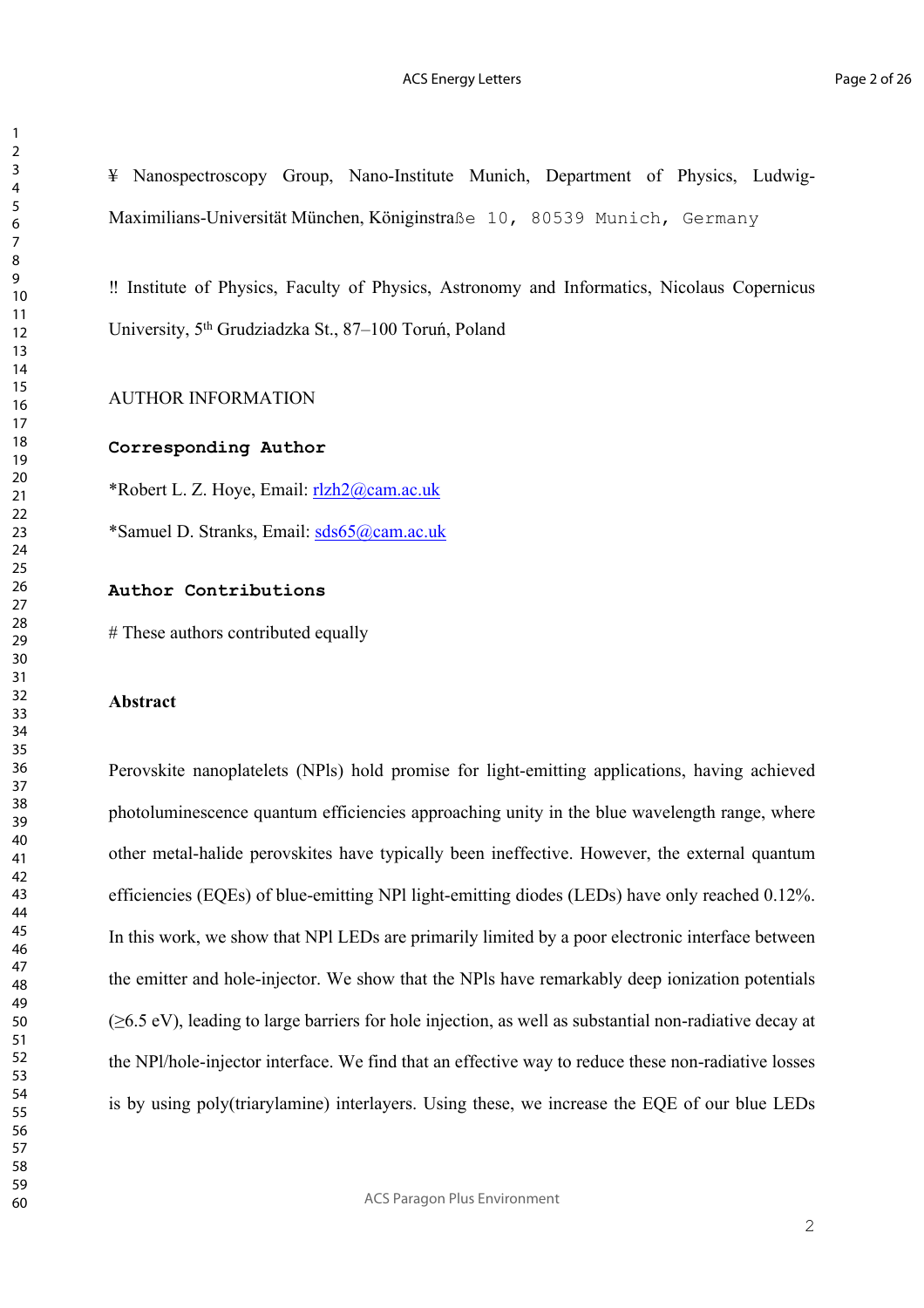emitting at 464 nm wavelength to 0.3%, as well as increase the EQE of our sky-blue-emitting LEDs to 0.55%. Our work also identifies the key challenges for further efficiency increases.

## **TOC GRAPHICS**



Lead-halide perovskites have recently garnered significant interest, owing to rapidly rising efficiencies in photovoltaics and light emitting diodes (LEDs).<sup>1</sup> These performances are mainly due to high internal luminescence quantum yields,  $2-4$  and long diffusion lengths.<sup>5</sup> The exceptional optoelectronic properties of perovskites can be realized in polycrystalline thin films with higher defect densities than Si or GaAs, suggesting a tolerance to defects.<sup>6–8</sup> This allows high-performing films to be obtained through a variety of low-temperature routes, such as solution-processing or thermal evaporation.2,9 In particular, the band gap of lead-halide perovskites can be simply tuned over the entire visible light spectrum, from 1.55 eV to 3.2 eV, by changing the halide from iodide to bromide to chloride.10 Although this is appealing for light-emitting applications, a critical limitation is that the photoluminescence quantum efficiencies (PLQEs) drop off strongly in the blue wavelength region. Thus, while near-infrared (iodide) and green-emitting (bromide) perovskites have achieved PLQEs close to unity, $11,12$  the PLQEs of archetypical blue-emitting  $CsPbBr_xCl_{3-x}$  nanocrystals are typically  $\leq 10\%$ .<sup>13,14</sup> While the best iodide-based and bromide-based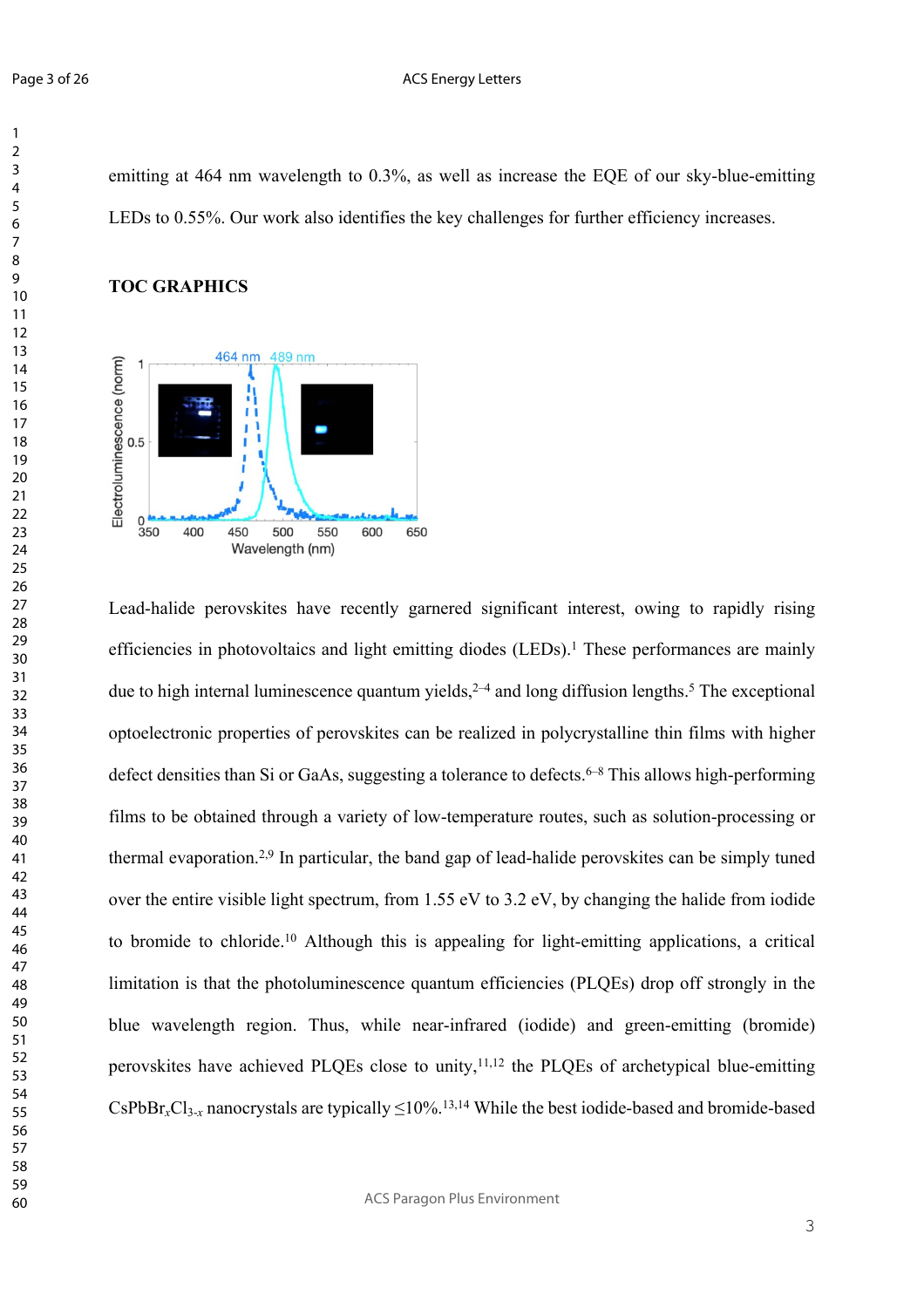perovskite LEDs (PeLEDs) have reached external quantum efficiencies (EQEs) above 20%,<sup>12,15</sup> PeLEDs emitting at wavelengths less than 475 nm exhibit EQEs at least an order of magnitude lower.<sup>13,16</sup> Blue-emitters are critical for applications in solid-state white lighting and displays.<sup>13</sup> For displays in particular, primary blue emitters with wavelengths <475 nm are required to meet National Television System Committee (NTSC) standards,<sup>13</sup> while color-pure, saturated emission at 465 nm is required to meet the International Telecommunications Union Radiocommunication Sector (ITU-R) standards for ultrahigh definition displays.<sup>17</sup>

Several efforts have been made to increase the PLQE of blue-emitting perovskites. In inorganic lead bromide-chloride nanocrystals emitting at 470 nm, Congreve *et al.* investigated Mn doping. Adding 0.19% Mn increased the PLQE from 9% to 28%, which translated to improvements in EQE from 0.5% to 2.1%.13 This process critically required fine control over the Mn content, since higher Mn content resulted in a roll-off in PLQE due to energy transfer to the Mn-ions, as well as emission at 600 nm wavelength.<sup>13</sup> Higher PLOEs have been achieved without the need for dopants using bromide-based two-dimensional perovskite nanoplatelets (NPls), which quantum confine excitons in one dimension.18,19 It has been shown that fine atomic-level control over the NPl thickness can be achieved through facile solution synthesis, allowing the emission energy of  $CsPbBr<sub>3</sub>$  to be increased from 2.48 eV (nanocubes) to 3.2 eV by reducing the number of monolayers of corner-sharing  $[PbBr<sub>6</sub>]<sup>4-</sup>$  octahedra present. By repairing surface vacancy defects present in these NPls, we have shown that a PLQE of  $(60 \pm 4)$  % at 464 nm can be reached.<sup>18</sup> Wu *et al.* also recently achieved a PLQE of 96% at the same wavelength by passivating halide vacancies in similar cesium lead bromide NPls.16 However, early efforts to make devices from perovskite NPls resulted in EQEs <0.006%, with broad emission spanning from 425 nm to 520 nm wavelength.<sup>19</sup> Wu *et al.* recently improved the color-purity and the EQEs up to 0.12%,<sup>16</sup> but more

ACS Paragon Plus Environment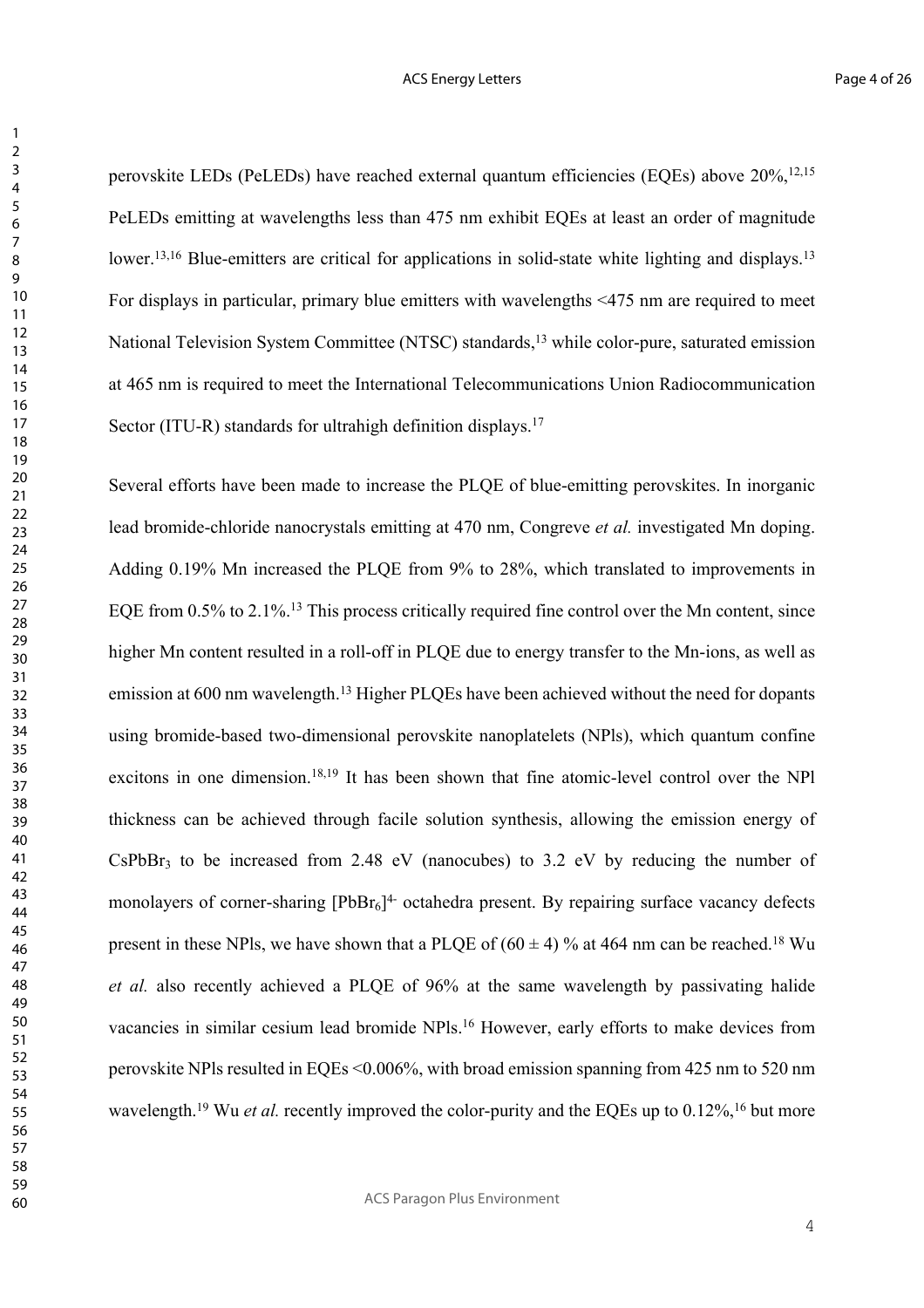typical values for NPl PeLED EQEs are well below 0.1%.18,20 Thus, although perovskite NPls have exhibited some of the highest PLQEs amongst blue perovskite emitters, these have not been reflected in similarly-impressive device performances. A key parameter that has not been addressed in previous works on blue perovskite NPls is the influence of interfaces with charge injector materials. In particular, these interfaces can act as sites of efficiency losses due to nonradiative recombination or inefficient charge injection, $<sup>1</sup>$  and this problem is compounded by the</sup> lack of clarity on the band structure of blue-emitting perovskite NPls.<sup>21</sup>

In this work, we systematically identify the role of each interface in our NPl LEDs on non-radiative losses through photoluminescence (PL) quantum efficiency measurements. We rationalize these losses by determining the NPl band structure with macroscopic Kelvin Probe and X-ray photoemission spectroscopy. We introduce a poly(triarylamine) interlayer to our PeLEDs and find that this significantly improves performance. Through the analysis of the band structure, singlecarrier devices and time-resolved PL, we rigorously probe the role played by the poly(triarylamine) interlayer. The NPls we focus on are those emitting at 464 nm wavelength (blue), but also make comparison to NPls emitting at 489 nm (sky-blue) to generalize our findings among blue perovskite NPls. We identify the key limiting interface, highlighting that further improvements will need careful management of the hole injecting interface to allow efficient injection into deep energy levels, as well as minimizing non-radiative losses and charge quenching.

We synthesized CsPbBr<sub>3</sub> NPls using our previously-reported reprecipitation method<sup>18</sup> (detailed in the Supporting Information) and spin-cast these colloidal solutions onto glass substrates. The absorbance of the NPl thin films exhibited excitonic peaks at wavelengths of 454 nm (blue NPls) and 467 nm (sky-blue NPls), with the PL peaks exhibiting Stokes shifts to 460 nm (blue) and 487 nm (sky-blue) wavelengths, respectively (Figure 1a, Table 1). The size of these Stokes shifts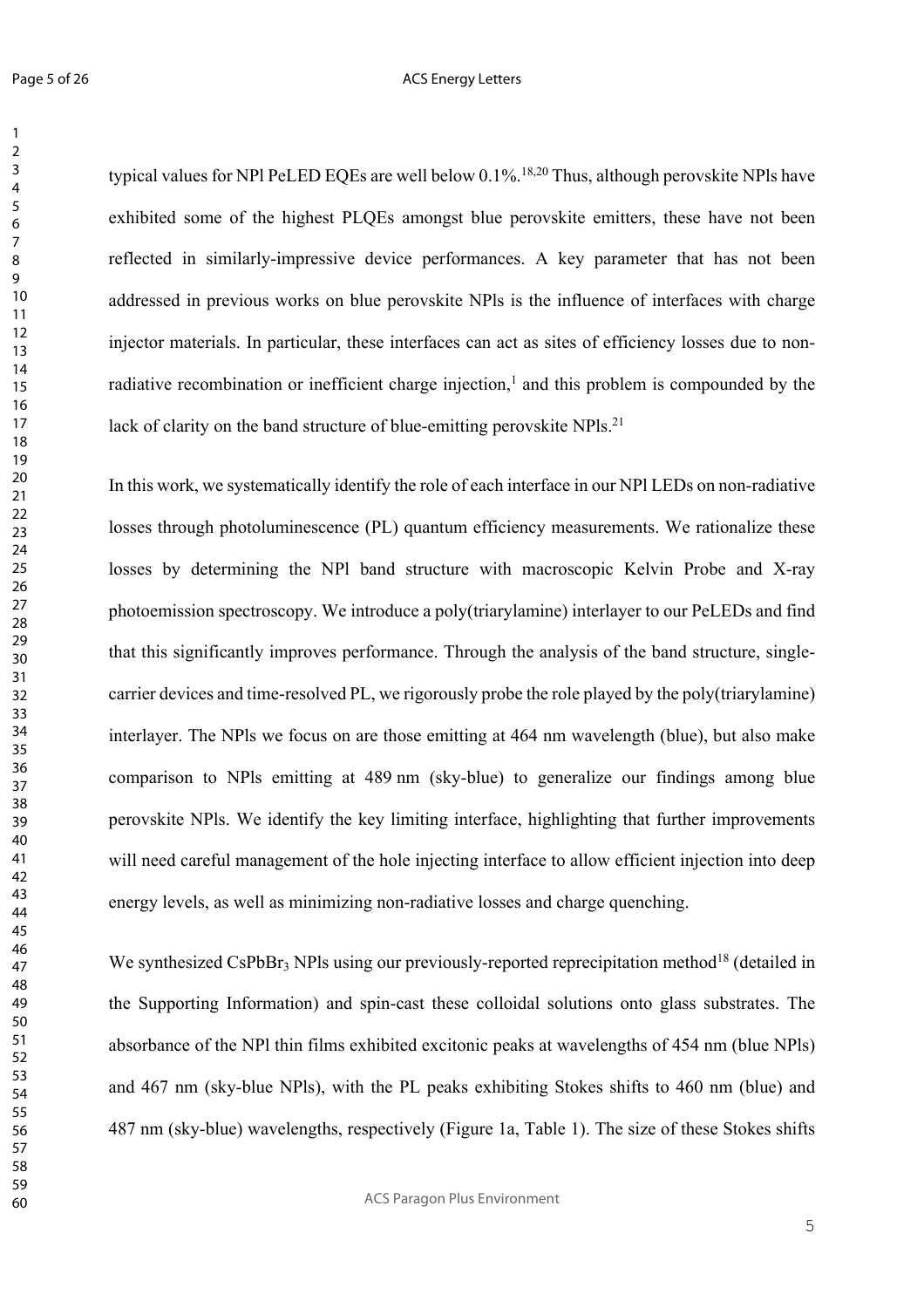are comparable to our previous measurements on colloidal NPls,<sup>18</sup> as well as the Stokes shifts measured in perovskite nanocrystals.22,23 By fitting the absorbance measurements with Elliot's model, we obtained band gap values of 2.87 eV (blue) and 2.72 eV (sky-blue) from our NPl thin films (Figure S1, Supporting Information). We performed transmission electron microscopy (TEM) measurements on NPls deposited onto copper TEM grids. The NPls imaged top-down were asymmetric (Figure 1b), indicating that they were *a*-axis oriented. We measured the NPl thicknesses to be  $(1.7 \pm 0.1)$  nm (blue) and  $(3.1 \pm 0.2)$  nm (sky-blue), which are consistent with 3 and 5 monolayers of  $[PbBr_6]^4$ - octahedra in the NPls respectively, with each monolayer being 0.59 nm thick.18 The emission wavelengths and absorption onsets we obtained in the thin films here are comparable with the number of monolayers we measured in our previous work focusing on NPls in colloidal solution.18 We also deposited our NPls onto copper grids covered with PEDOT:PSS (PD; Figure S2, Supporting Information) and found that the NPls remained *a*-axis oriented.



ACS Paragon Plus Environment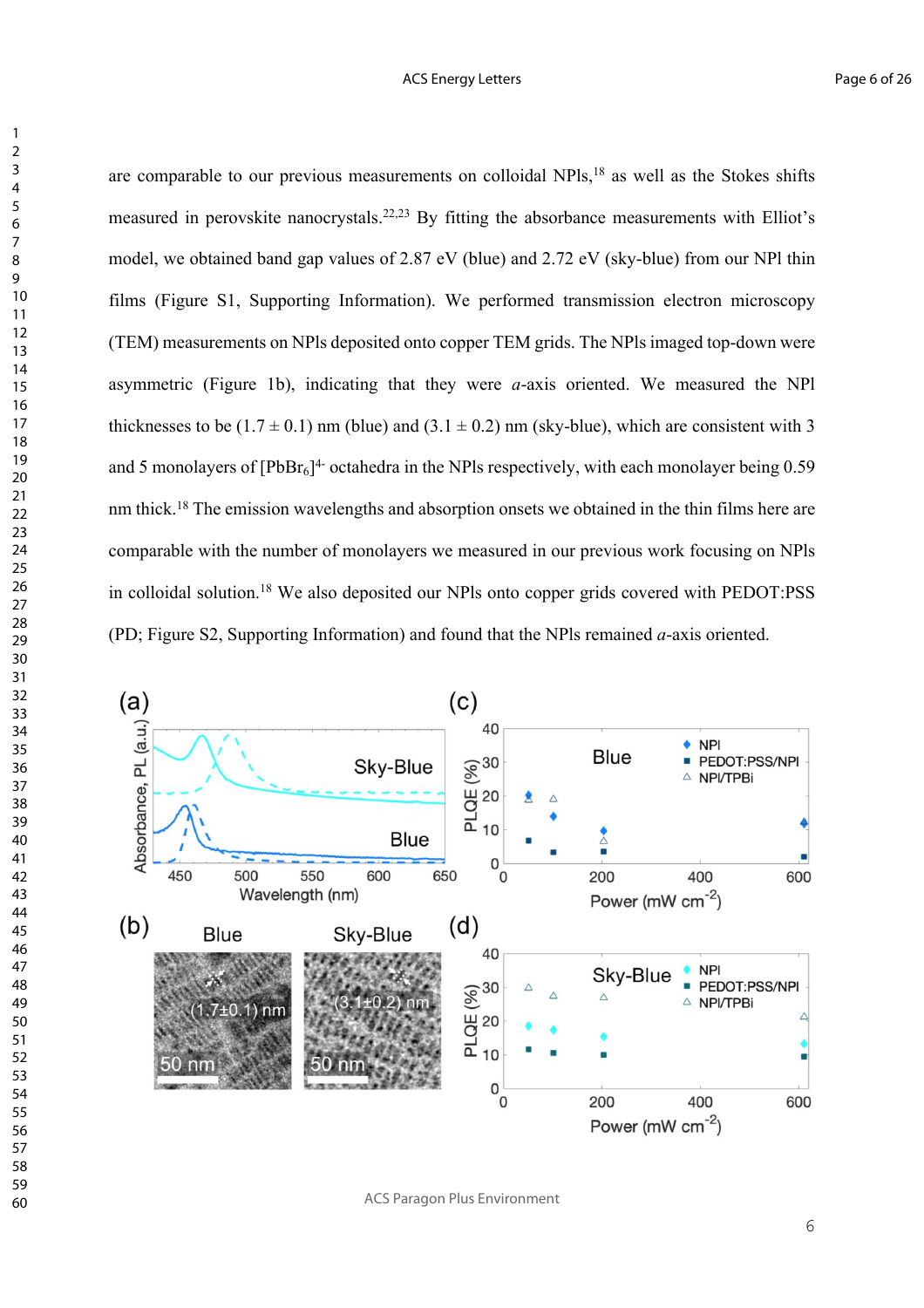#### ACS Energy Letters

**Figure 1**. Optical properties and structure of blue and sky-blue CsPbBr<sub>3</sub> perovskite nanoplatelets (NPls). (a) Absorbance (solid line) and photoluminescence (dashed line) measurements. (b) Transmission electron microscopy images of blue and sky-blue NPls. Photoluminescence quantum efficiency (PLQE) measurements as a function of excitation power with a continuous wave 405 nm laser of (c) blue and (d) sky-blue NPls deposited on glass or PEDOT:PSS, compared to NPls deposited on glass and with 35 nm TPBi evaporated on top. Data points are the average of three samples.

We investigated the impact of conventional LED charge-injection layers on the PLQE of the NPl emitters. For the hole-injector, we used PD, and for the electron-injector, we used 2.2',2"-(1,3,5-Benzinetriyl)-tris(1-phenyl-1-H-benzimidazole) (TPBi). The PLQEs of the NPl samples were measured inside an integrating sphere using the method described by de Mello, *et al.*24 The NPls were excited by a 405 nm wavelength continuous laser, for which a power density of 100 mW cm-2 gives a similar flux density of carriers as at maximum luminance in our best performing devices (approximately  $1.2 \times 10^{17}$  electron s<sup>-1</sup> cm<sup>-2</sup>, which corresponds to 20 mA cm<sup>-2</sup>; see later in Figure 3b). Under 100 mW cm-2, the neat blue NPl thin films exhibited a PLQE of 14% (Figure 1c), which is comparable to that of our previous colloidal solutions.18 However, when the blue NPls were spin-cast onto PD layers, we found that the PLQE was reduced to 3%. This quenching of the PLQE was consistent over the measured range of excitation power densities (Figure 1c), indicating the presence of significant non-radiative recombination at the interface between the NPls and the PD hole-injector. By contrast, a layer of TPBi evaporated over the blue NPl thin film on glass had a negligible effect on the PLQE (Figure 1c). The sky-blue NPls showed a similar trend for neat films and for those deposited on PD, where the emission yields were also significantly quenched by the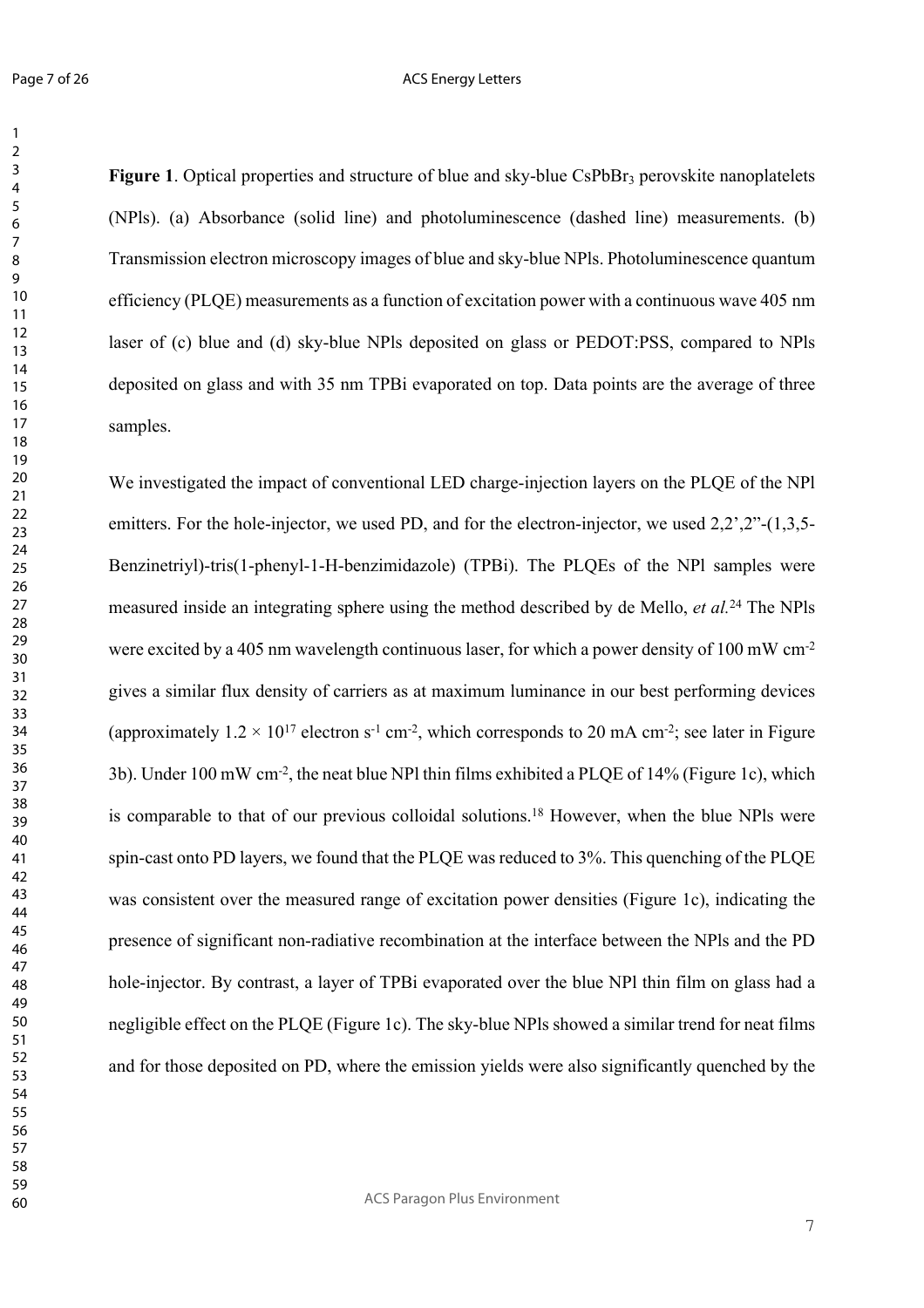PD layer (Figure 1d; Table 1). However, in this case, the layer of TPBi over the sky-blue NPls strongly increased the PLQE from 17% to 27% at 100 mW cm-2 (Figure 1d, Table 1).

**Table 1**. Effect of contacts on the PLQE of the NPl emitters when excited with a 405 nm wavelength continuous laser with a power density of 100 mW cm-2

| NP1      | PL peak<br>wavelength (nm) | PL FWHM<br>(nm) | PLQE $(\% )$ |       |           |  |
|----------|----------------------------|-----------------|--------------|-------|-----------|--|
|          |                            |                 | On glass     | On PD | With TPBi |  |
| Blue     | 460                        | 16              | 14           |       | 19        |  |
| Sky-blue | 487                        | 25              |              | 11    | 27        |  |

To rationalize the effects of PD and TPBi on the PLQE of the NPl emitters, particularly the increase in PLQE we observed with TPBi, we determined the band positions of the NPls using X-ray photoemission spectroscopy (XPS) and macroscopic Kelvin Probe measurements. The Kelvin Probe measurements allowed us to obtain stabilized work function values and avoid the surface charging effects we observed when we attempted ultraviolet photoemission spectroscopy measurements (data not shown). The valence band spectra of the NPls measured by XPS are shown in Figure 2a,b. The binding energy scale was calibrated to the C 1s peak for adventitious carbon (284.8 eV) and the valence band spectrum was acquired immediately afterwards. By monitoring the Pb 4*f* levels immediately before and 3 h after the measurement of the valence band spectra, we found there to be only marginal changes in binding energy, peak intensity or peak shape (Figure S3, Supporting Information), consequently showing there to be negligible charging effects or beam damage under these conditions. To determine the valence band  $(E_{VB})$  to Fermi level  $(E_F)$  offset  $(E_{VB} - E_{F})$ , we fitted the density of states of CsPbBr<sub>3</sub> (obtained from Ref. 25), convoluted with a Gaussian representing instrument broadening, to the leading edge of the valence band spectra.8,26 From this, we found  $E_{VB} - E_F$  to be 1.9 eV for the blue NPls and 1.5 eV for the sky-blue NPls. We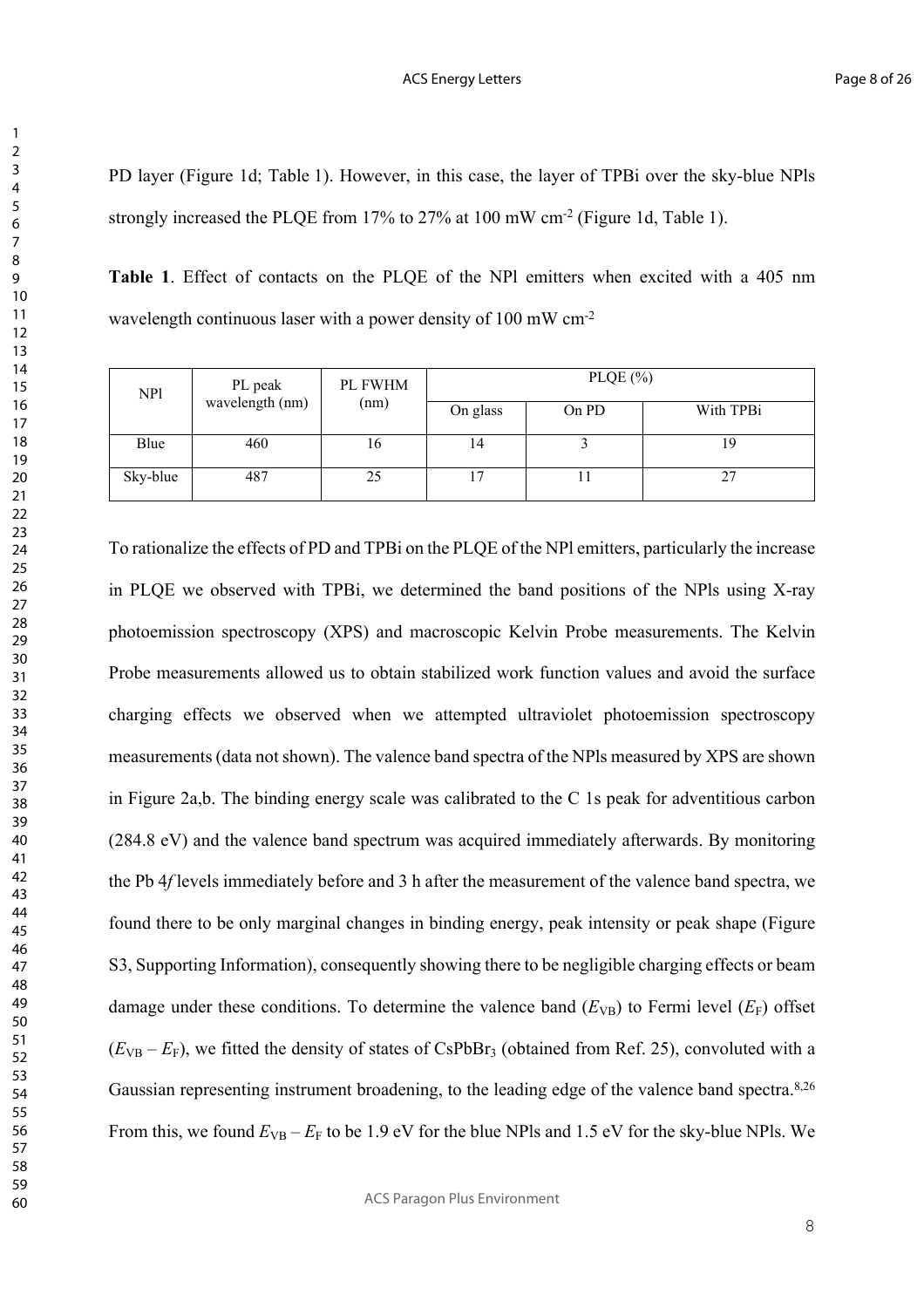used Kelvin Probe measurements to determine the work function (details in the Experimental Section of the Supporting Information), and found the values to be 4.9 eV for blue NPls and 5.0 eV for sky-blue NPls. From these measurements, the ionization potentials of the NPls are 6.8 eV (blue) and 6.5 eV (sky-blue). Using the absorption onsets obtained from Elliot modelling of the absorption spectra (described earlier and in Figure S1, Supporting Information), we found the electron affinities of the NPls to be 3.9 eV (blue) and 3.8 eV (sky-blue). We note that the measured band positions for these materials are deep. Although the  $E_{VB} - E_F$  values are similar to those previously-reported for bulk CsPbBr<sub>3</sub> thin films, the work function is higher.<sup>25</sup> This may be due to changes in the work function (or indeed  $E_{VB} - E_F$  as well) as the band gap is increased from bulk  $CsPbBr<sub>3</sub>$  to quantum-confined NPls, or it could be due to the effects of the ligands ( $e.g.,$  surface dipoles).27 However, since both XPS and Kelvin Probe are surface-sensitive techniques, we expect the band positions we measured to reflect those that influence charge injection at the interfaces of the NPls with the contacts.

We constructed a band diagram of the NPls sandwiched between the hole and electron injectors in Figure 2c using the energy levels of the PD and TPBi from literature.<sup>19,28</sup> The work function of the electrodes connected to these are also shown  $(4.8 \text{ eV}$  for indium tin oxide, or ITO, for holes;<sup>8,19</sup> 3 eV for calcium for electrons<sup>29</sup>). It can be seen from Figure 2c that there is a large (>1.3 eV) offset between the hole injection level and ionization potential of the emitter. In spite of this potential barrier to hole injection, there is precedent for hole injection still occurring based on wide band gap CdSe quantum dot LED systems, in which holes can be injected across a barrier of almost 2 eV due to an Auger-assisted process across a type II heterojunction.30 However, excitons generated through charge-injection or photoexcitation can be easily dissociated at the interface between PD and NPls, and recombine non-radiatively. This will be further exaggerated if this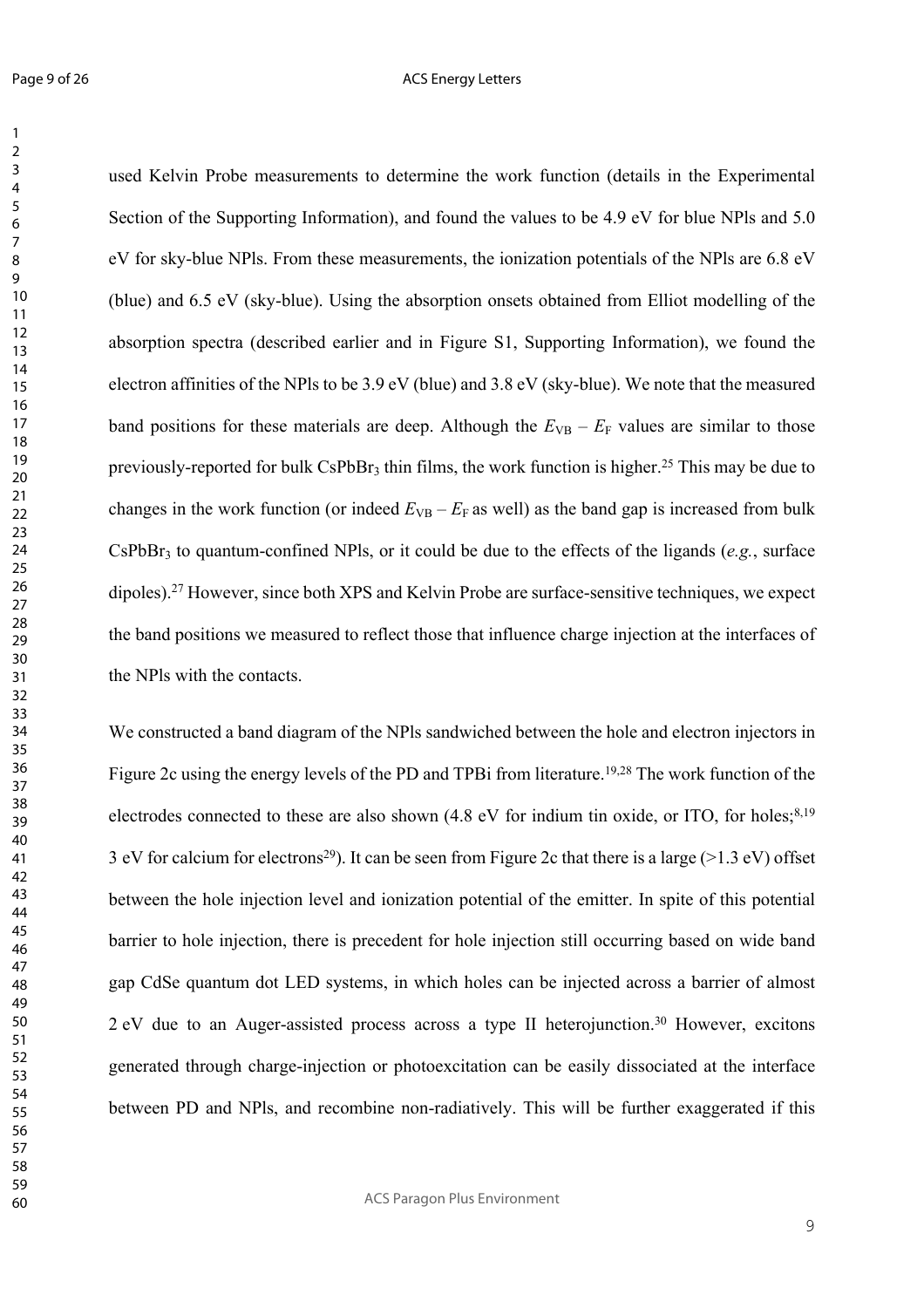interface contains additional defects. By contrast, the lower LUMO of TPBi to the electron affinity of the NPls confines photogenerated excitons within the NPl layer from this side. It is also possible that the TPBi may passivate the top surface of the NPls, giving rise to the higher PLQEs observed in the sky-blue NPls (*cf*. Figure 1d). We note that while there is a hole-injection barrier between the sky-blue NPls and TPBi, the HOMO of TPBi is approximately level with the valence band maximum of the blue NPls and holes may not be as effectively confined within the emitter. This may explain why the PLQE was not enhanced in the blue NPls with a TPBi overlayer (*cf*. Figure 1c).



**Figure 2**. X-ray photoemission spectroscopy (XPS) measurements of the valence band spectra of (a) blue NPls on TFB and (b) sky-blue NPls on poly-TPD on ITO-coated glass. Dashed lines are

ACS Paragon Plus Environment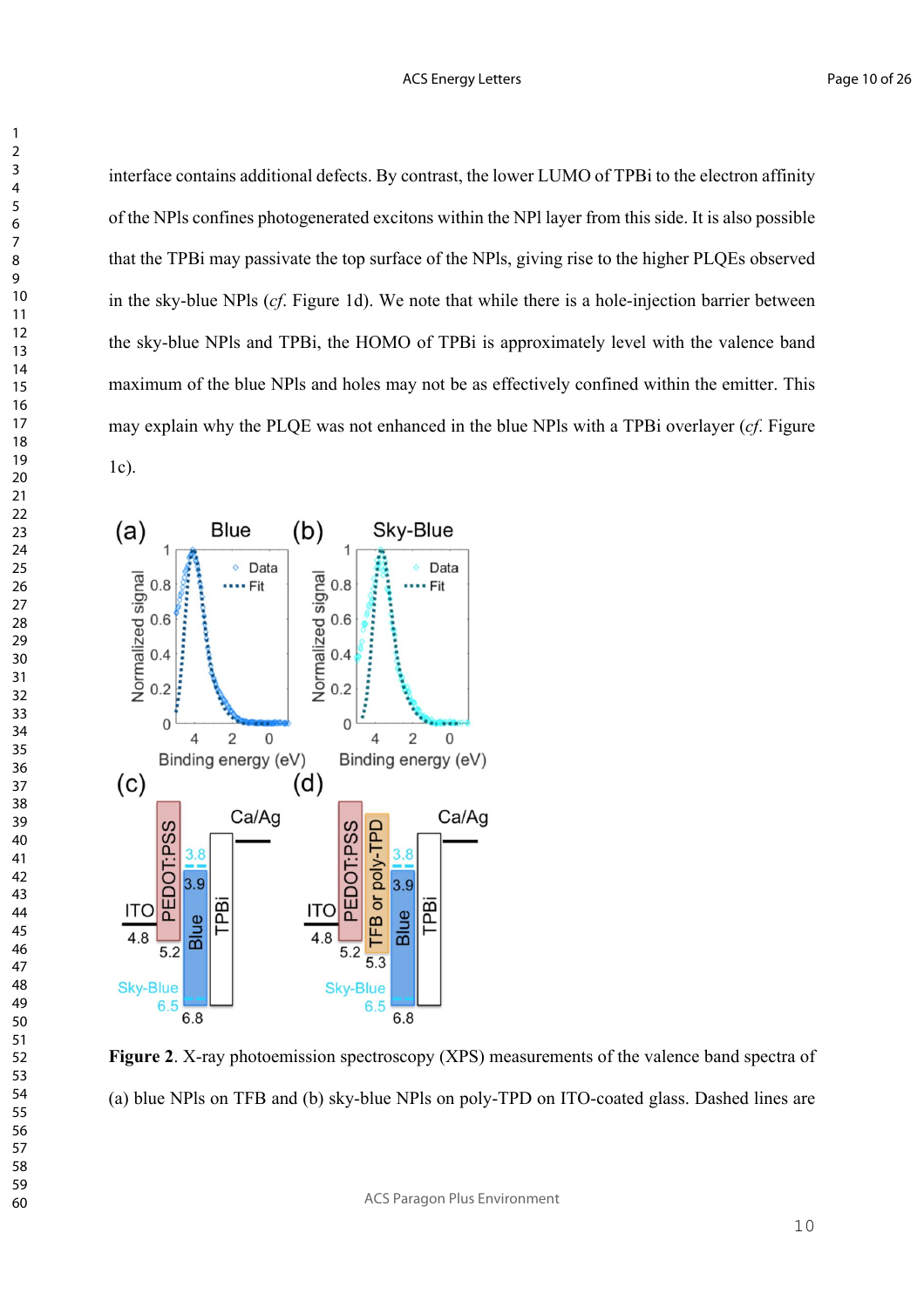#### ACS Energy Letters

fits from the calculated density of states. Band structure of perovskite LED devices with blue or sky-blue emitters (c) without or (d) with a polymer interlayer. The band positions of ITO, PD, TPBi and Ca were obtained from literature.<sup>8,19,28,29,31,32</sup>

Our PLQE, XPS and Kelvin Probe results highlight that the problematic quenching region is the PD/NPl interface. When we tested our NPls sandwiched between PD and TPBi contacts in full LEDs, electroluminescence was weak and the low EQEs (Figure 3a–c; Table 2) were on a similar order of magnitude to previous reports using PD as the hole-injector.19 To address this, we investigated the effect of the addition of a wide band gap polymer interlayer between the NPls and PD (Figure 3d). We investigated two poly(triarylamines): poly(9,9-dioctylfluorene-alt-*N*-(4-secbutylphenyl)diphenyl)-diphenylamine (TFB) and poly(*N*,*N*'-bis(4-butylphenyl)-*N*,*N*' bisphenylbenzidine) (poly-TPD). We found that the highest color-purity and performance was obtained using TFB hole-injecting interlayers for the blue emitters, and poly-TPD hole-injecting interlayers for the sky-blue emitters (Figure S4–S6 and Table S1, Supporting Information). By using these poly(triarylamine) interlayers, we increased the EQE by almost two orders of magnitude for both the blue NPls (from 0.007% to 0.3%) and sky-blue NPls (from 0.004% to 0.24%), along with increases in luminance and luminous efficiency (Figure 3b,c, Table 2). The orders of magnitude improvements exhibited by our champion devices were also found in the mean performances of 5–8 devices measured for each condition (Table S2, Supporting Information).

We would expect further increases in performance by improving the NPls, such as through passivation. To test this, we introduced  $PbBr<sub>2</sub>$  complexed with oleylamine and oleic acid (PbBr<sub>2</sub>ligand) to the colloidal solution of our sky-blue NPls. Our previous work showed that the addition of PbBr2-ligand passivates surface traps on the colloidal NPls, leading to an enhancement in the PLQE, along with longer PL lifetimes, but without any change to the spectral shape.<sup>18</sup> By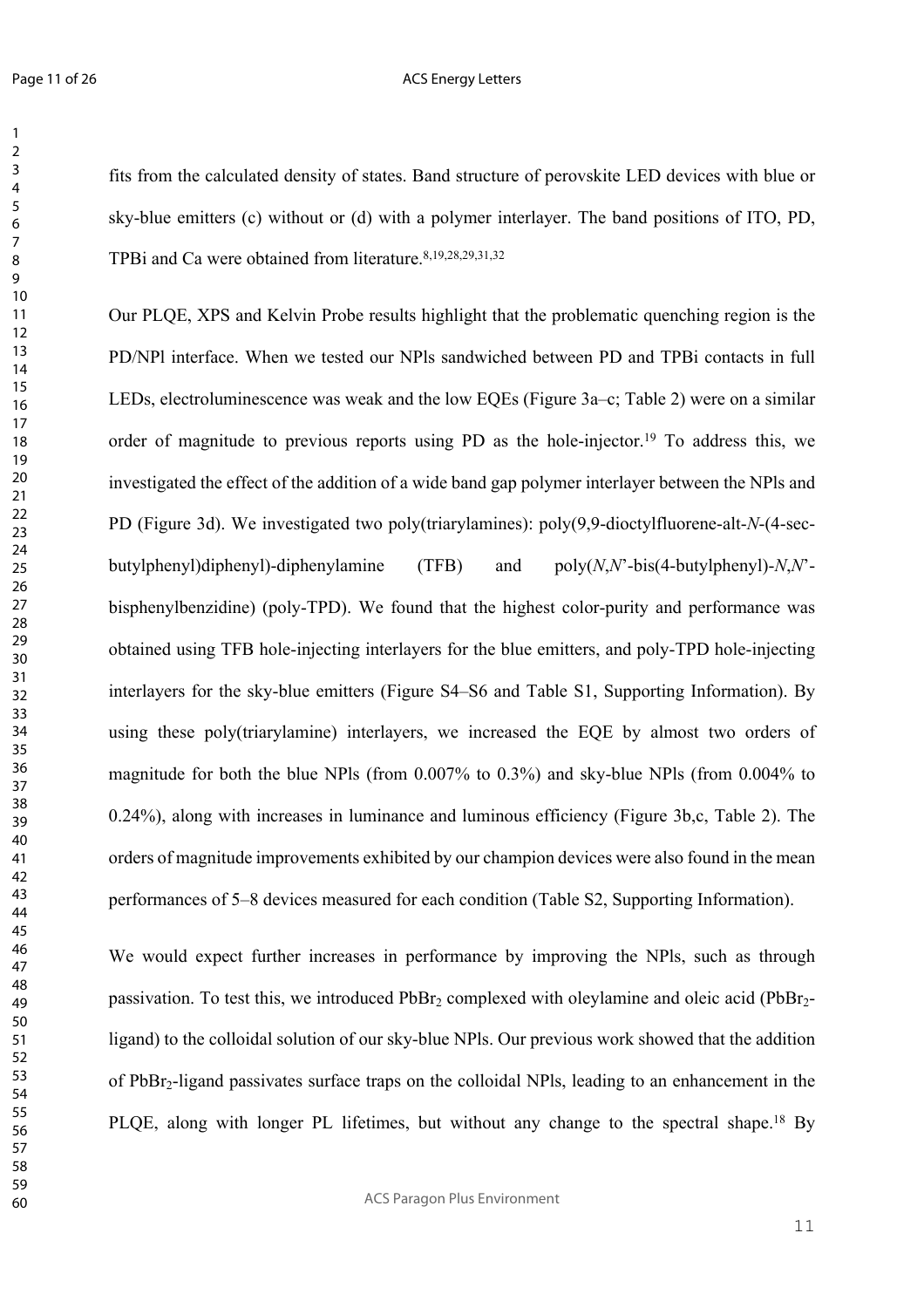passivating our NPl films, we here find that the EQE of our champion sky-blue LEDs doubled to 0.55% (Figure 3c, Table 2; Figure S7, Supporting Information), which is consistent with a further reduction in non-radiative recombination in the emitter. The mean EQE of 8 sky-blue NPl PeLEDs doubled when using passivated sky-blue NPl emitters instead of unpassivated ones (Table S2, Supporting Information), with the increase in EQE exceeding the uncertainty, showing the improvement in performance to be statistically significant. We note that our champion performance is over five times larger than the EQE previously reported for  $CsPbBr<sub>3</sub> NPI PeLEDs$ emitting at 480 nm wavelength that did not have passivated NPl emitters.<sup>20</sup>



**Figure 3**. Performance of NPls in LED device structures. (a) Current density, (b) luminance and (c) external quantum efficiency (EQE) of champion devices on PEDOT:PSS (PD) or on PD with

ACS Paragon Plus Environment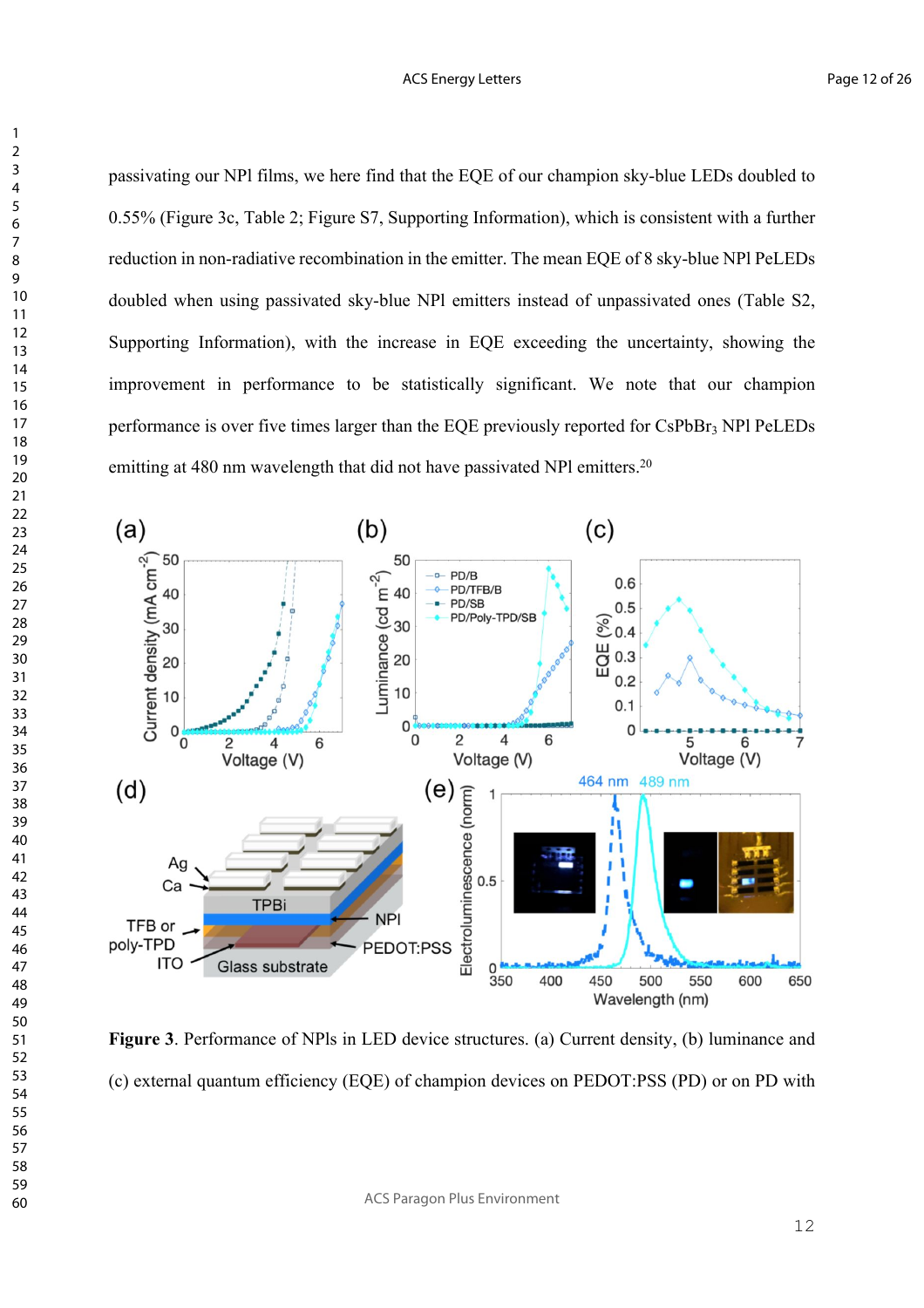a polymer interlayer. B = blue-emitting NPl,  $SB = sky$ -blue-emitting NPl. (d) Device structure. (e) Electroluminescence spectra with photographs of the devices under operation inset.

**Table 2**. Performance metrics of champion perovskite NPl devices. The reproducibility of the devices is shown in Table S2 in the Supporting Information. The number of decimal points the values are quoted to here are consistent with the uncertainties obtained from measuring multiple samples (see Table S2).

| NP1                    | Hole injector | $EL \lambda$<br>(nm) | EL<br><b>FWHM</b><br>(nm) | Peak<br>radiance<br>$(W \, sr^{-1} \, m^{-2})$ | Peak luminous<br>efficiency<br>$(cd A^{-1})$ | Peak<br>luminance<br>$(cd \, m^{-2})$ | Peak<br>EQE $(\% )$ |
|------------------------|---------------|----------------------|---------------------------|------------------------------------------------|----------------------------------------------|---------------------------------------|---------------------|
| Blue                   | <b>PD</b>     |                      |                           | 0.20                                           | 0.007                                        | 25                                    | 0.007               |
| Blue                   | PD/TFB        | 464                  | 16                        | 0.3                                            | 0.3                                          | 40                                    | 0.3                 |
| Sky-Blue               | <b>PD</b>     |                      |                           | 0.01                                           | 0.007                                        | 3                                     | 0.004               |
| Sky-Blue               | PD/poly-TPD   | 489                  | 26                        | 0.48                                           | 0.48                                         | 120                                   | 0.24                |
| Sky-Blue<br>$(+PbBr2)$ | PD/poly-TPD   | 487                  | 21                        | 0.19                                           | 1.1                                          | 48                                    | 0.55                |

N.B.:  $\lambda$  = wavelength, FWHM = full width at half maximum

The electroluminescence spectra of our devices are given in Figure 3e, with photographs of the devices under operation inset. It can be seen that the wavelengths of the electroluminescence peaks from our devices matched the wavelengths of the PL peaks from the non-passivated films to within a few nanometers (Table 1 *cf.* Table 2). The color-purity of the emission from our LEDs was improved over the earliest report of electroluminescence from perovskite NPls19 because we were able to achieve films with uniform nanoplatelet thickness that only emitted at one wavelength by finely controlling the molar ratio of the precursors  $(Cs_2CO_3/PbBr_2)$  and volume of the antisolvent. The color-purity of these NPls is reproducible from batch-to-batch and the narrow full widths at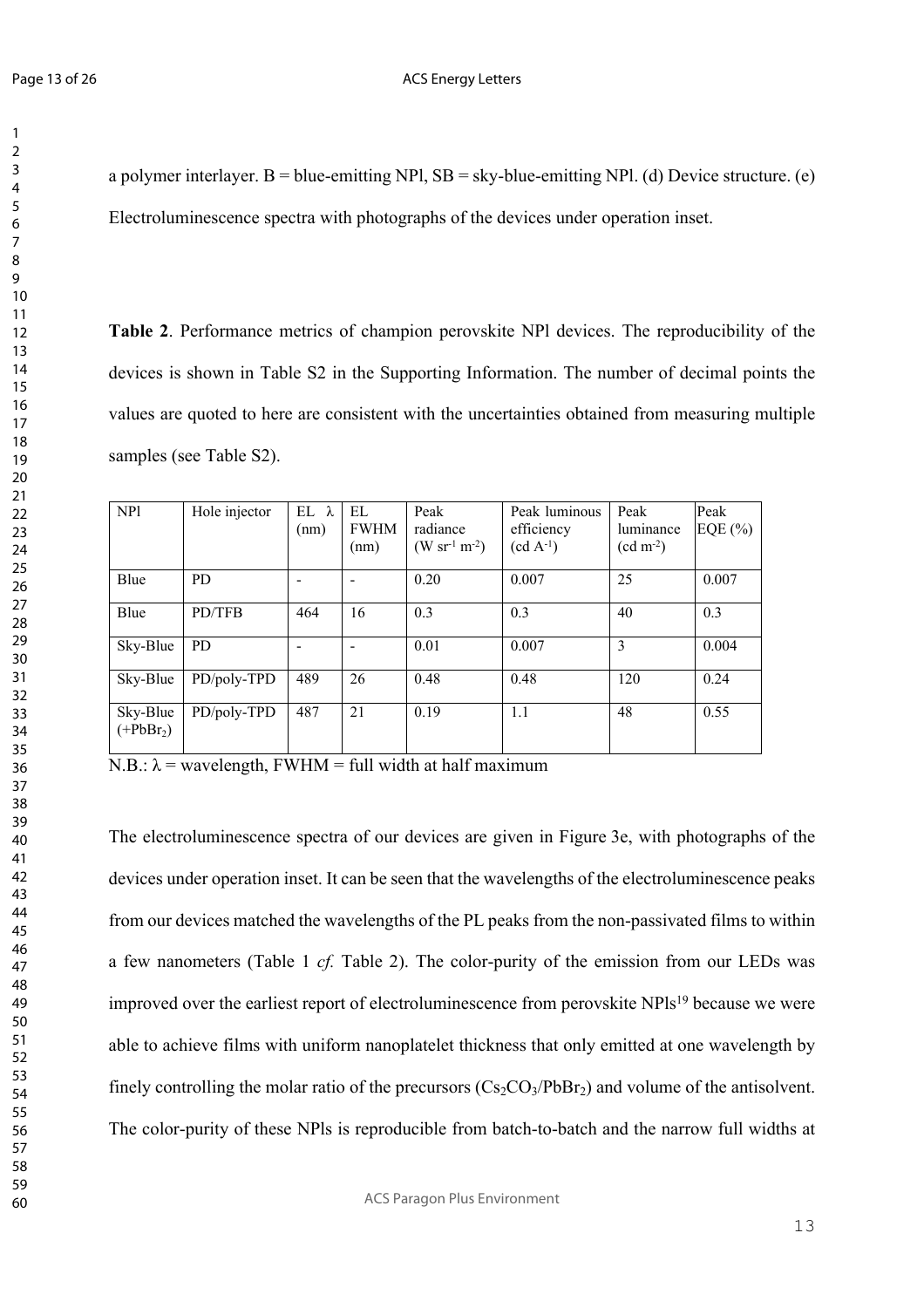half maximum (FWHMs) of the PL peaks from the NPls in the present work are consistent with those of our previous work made in a different laboratory.18 The FWHM of the electroluminescence spectrum of the blue NPl devices was 16 nm, and 21 nm for the sky-blue NPl devices (Table 2). These are in close agreement with the FWHM of our PL measurements (Table 1) and sharper than standard organic emitters (*e.g.*, TFB, >80 nm FWHM), inorganic LEDs based on GaN (30 nm FWHM),<sup>33</sup> and also blue quantum dot emitters (30 nm FWHM),<sup>31</sup> and are amongst the narrowest reported for blue PeLEDs.16 In addition, the electroluminescence wavelength (464 nm) and FWHM of our blue NPl PeLEDs match the requirements set by ITU-R for ultrahigh definition displays (466 nm wavelength; 20 nm FWHM).17 We also checked the stability of the emission from our devices over the operating range. Each electroluminescence spectrum was taken within 30 s of applying the bias. Our blue-emitting PeLEDs were color-pure over the operating range, maintaining the narrow widths of their electroluminescence peaks, with only a small increase in TFB emission at wavelengths below 450 nm for higher biases (Figure S11a, Supporting Information). This would not have significantly impacted the EQE or luminance because the shoulder in TFB emission was small and the photopic factor at that wavelength is very low. Our sky-blue PeLEDs remained color-pure over the entire measured voltage range of 6 V to 8 V, and the FWHMs of the electroluminescence peaks remained unchanged (Figure S11b, Supporting Information). Since the emission from the poly(triarylamine) layer in the PeLEDs is largest at the highest voltages, we measured the electroluminescence spectrum of our PeLEDs with passivated sky-blue NPls at 8 V (Figure S11c, Supporting Information). This was color-pure apart from a small shoulder of emission from poly-TPD at wavelengths below 460 nm, which, again, would have a very small influence on EQE or luminance. We also note that we previously showed our perovskite NPls to be stable in air, with the PL peaks maintaining their positions and narrow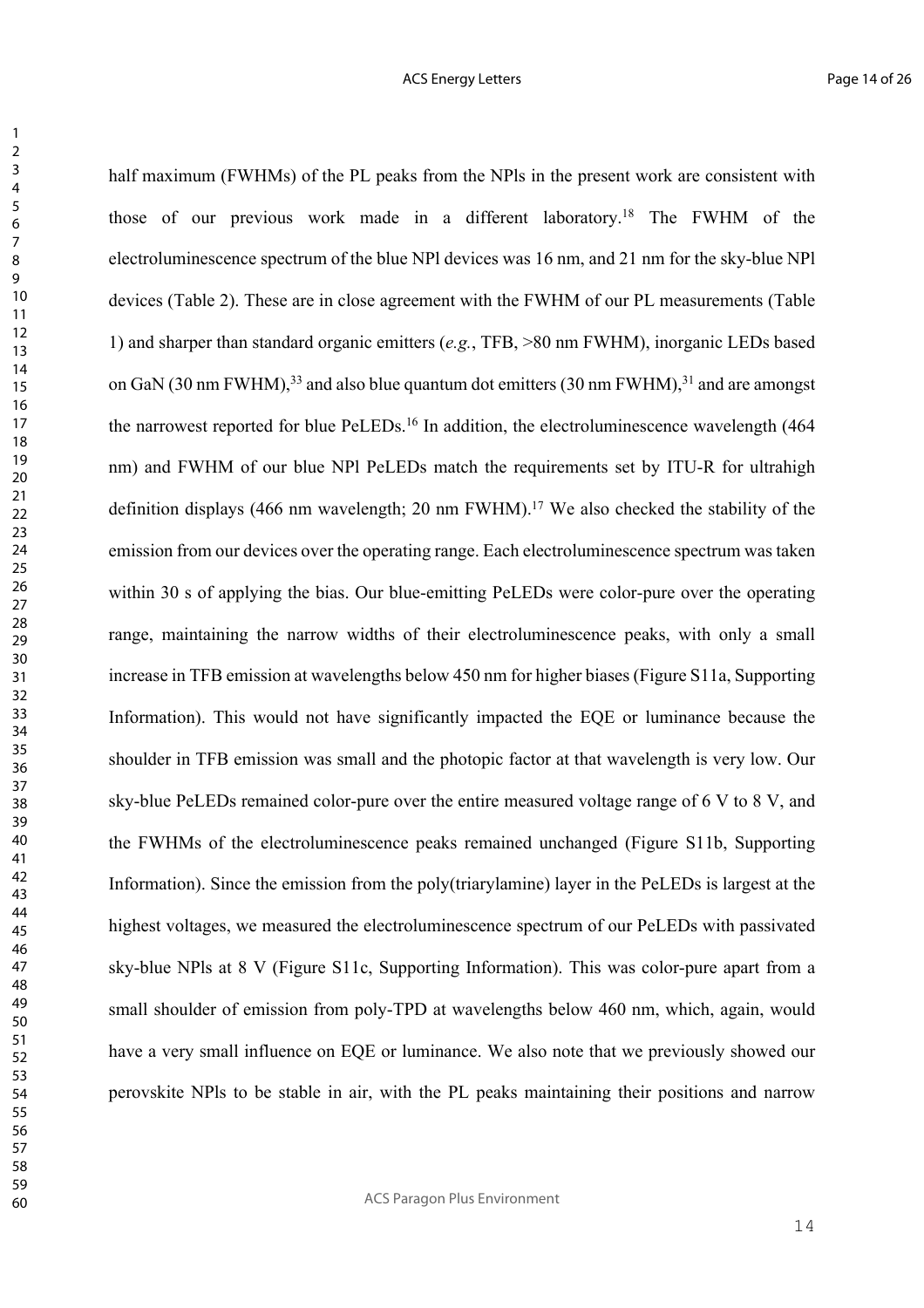FWHMs under continuous UV illumiantion.18 However, the electroluminescence intensity of our blue and sky-blue PeLEDs drops to half of the original intensity within 1 min of continuous bias at 5 V, which is consistent with the other current state-of-the-art for blue PeLEDs, and future efforts to improve device stability would need to be made.<sup>21</sup>

We next performed detailed measurements to understand why the poly(triarylamine) interlayers led to the orders of magnitude improvement in EQEs that we obtained. Two possibilities are: (1) a reduction in non-radiative recombination or (2) an increase in charge-injection efficiency. Both polymers emit broadly over the blue wavelength range, and their PL spectra overlap with those of the NPls, thus preventing us from measuring the change in PLQE with the use of these interlayers. To investigate the effect of the polymer interlayer on charge-injection efficiency, we made holeonly (ITO/PD/(polymer)/NPl/MoO*x*/Au) and electron-only (ITO/Al:ZnO/PEI/NPl/TPBi/Ca/Ag) devices, and measured the current injection from the PD/(polymer) and TPBi. We found that in both blue and sky-blue NPl devices, the electron current density was higher than the hole current density (Figure 4a,b). This is consistent with better electron injection from TPBi to the NPl (than hole injection at the other interface) owing to a negligible barrier to electron injection at the TPBi/NPl interface. The current densities of the bipolar devices in Figure 3 are overall lower than the electron current densities and, based on our single-carrier devices, are primarily limited by hole-injection. For the sky-blue LEDs in particular, the bipolar current density is very similar to the hole current density. In both blue and sky-blue NPls, the addition of a polymer interlayer reduced the bipolar and hole current densities (Figure 3a,4a,b). If the effect of the polymer layer on device performance were primarily due to a reduced hole-injection barrier, we would have expected an increase in the hole current density, which was not the case. In addition, the turn-on voltage for light emission was unchanged, remaining at approximately 4 V (Figure 3b). These

ACS Paragon Plus Environment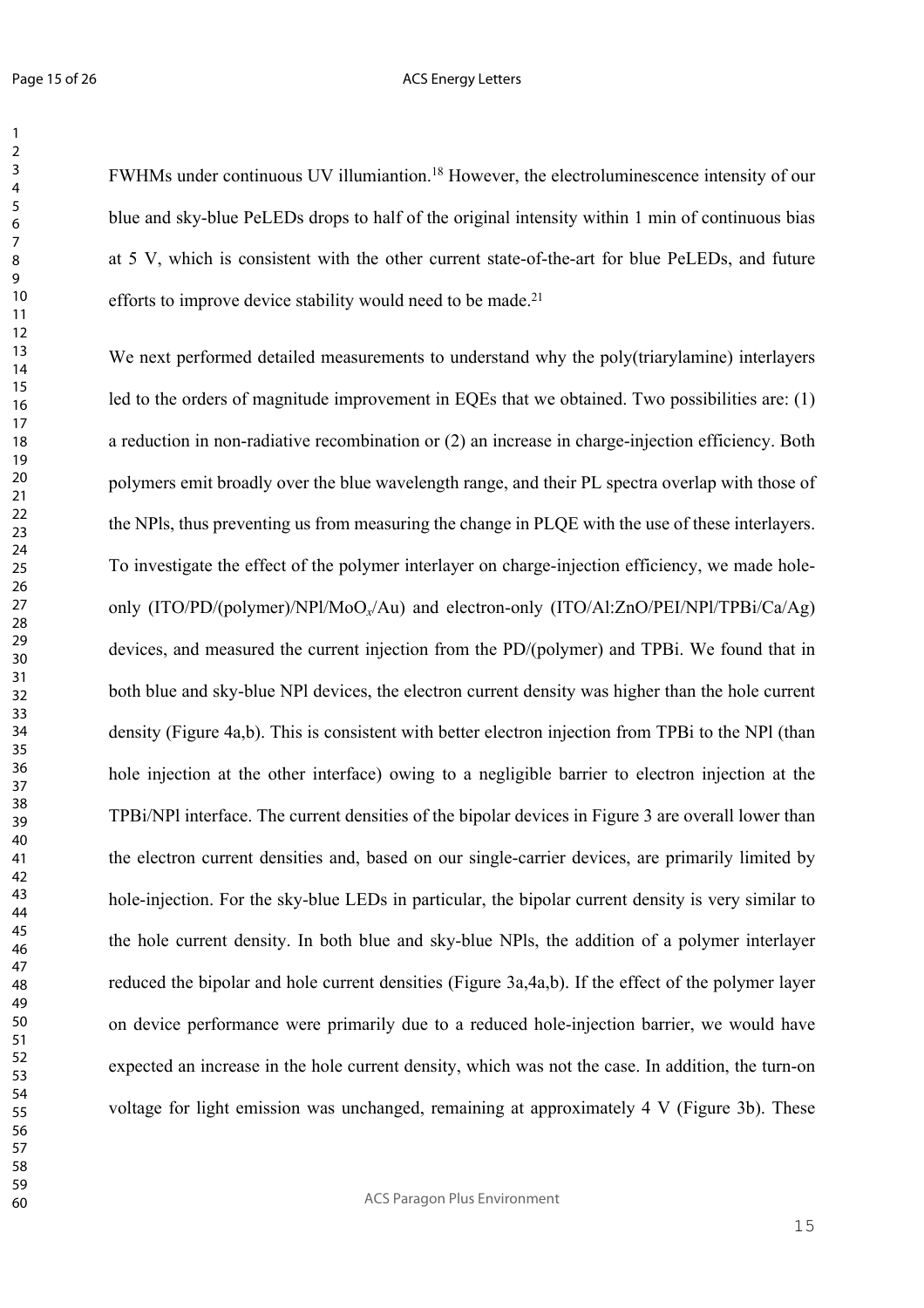results are consistent with the analysis of the band structure, in which the reduction in the holeinjection barrier by 0.1-0.2 eV through the use of the polymer interlayers is small compared to the size of the barrier (Figure 2c,d).

To understand the influence of the poly(triarylamine) layer on interface recombination, we performed time-correlated single photon counting (TCSPC) measurements of the decay in the PL of the NPl layer with different interfaces. We used a monochromator to measure emission at a single wavelength (464 nm for blue emitters; 485 nm for sky-blue emitters). Due to the polymer emission in a similar spectral region, we decoupled the PL decay of the NPl layer from that of the polymer through a fitting procedure utilizing measurements of the PD/polymer and PD/polymer/NPl stacks (details in Figure S8, Supporting Information). As depicted in Figure 4c, we found that the blue NPls on PD had a faster initial PL decay than NPls on glass. This is consistent with the quenching of the PLQE by PD (*cf*. Figure 1). However, the extracted PL decay of the NPls on PD/TFB had a slower decay than on PD alone and was similar to the decay of the NPls on glass. Very similar trends in PL decay were also obtained from the sky-blue emitters (Figure 4d). Our time-resolved PL results therefore indicate that the polymer interlayer reduced interface recombination. A reduction in non-radiative recombination due to the polymer interlayer is consistent with the reduction in hole current density in our LEDs (Figure 4a,b), since this is the sum of carriers recombining in the emitter and non-radiatively recombining at the interface. In addition, this is also consistent with a previous study on perovskite photovoltaics that revealed significant surface recombination at the interface with PD (even though device leakage was absent), which can be reduced by replacing the PD with poly-TPD.<sup>34</sup>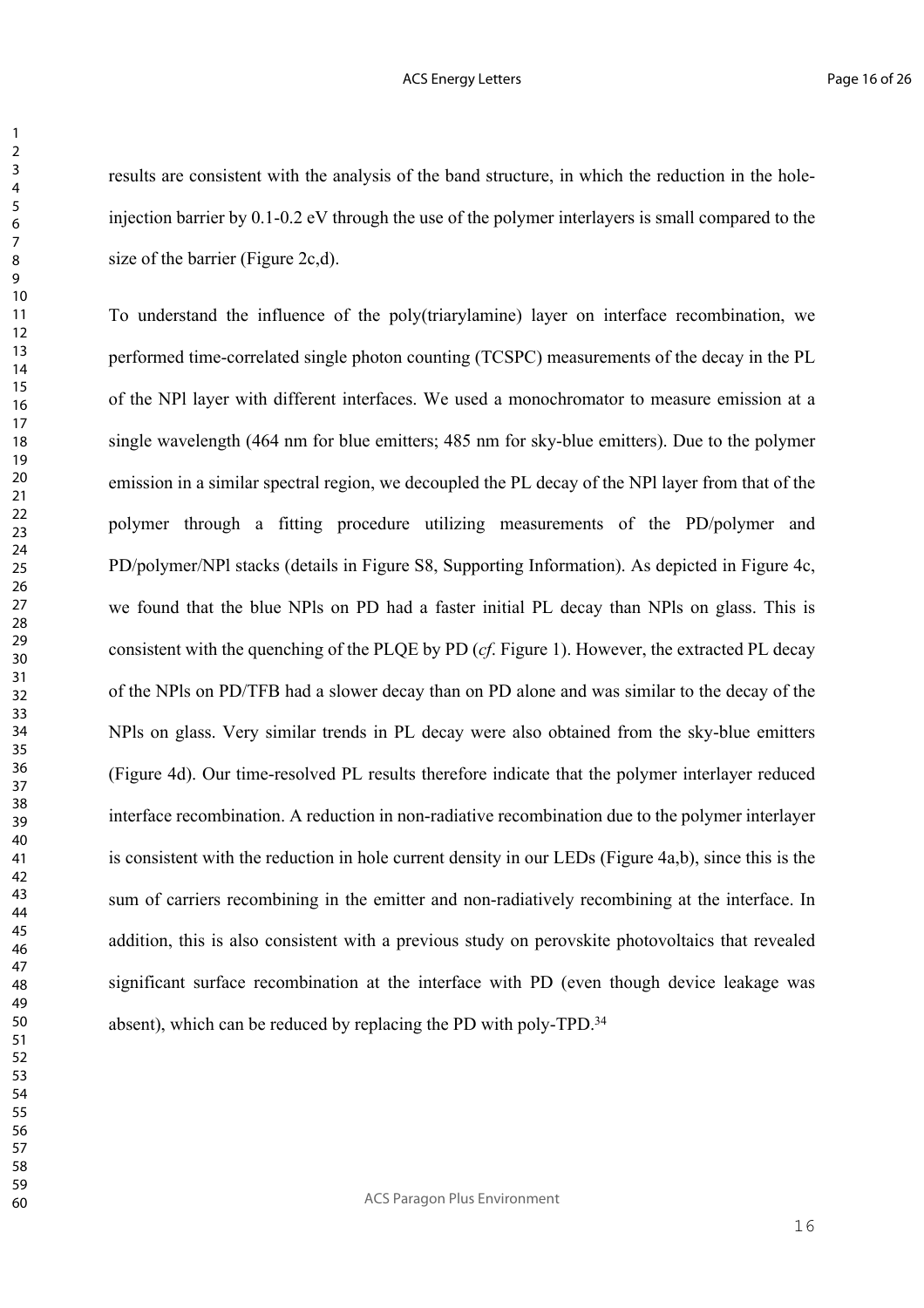

**Figure 4**. Single-carrier device data for (a) blue-emitting and (b) sky-blue-emitting NPls. The current density from electron-only devices injecting from the TPBi/Ca/Ag layer is compared to hole-only devices injecting from PEDOT:PSS (PD) or PD with a polymer interlayer. Close-up photoluminescence (PL) decays of (c) blue-emitting and (d) sky-blue-emitting NPls drop-cast onto different substrates, measured at emission wavelengths of 464 nm and 485 nm, respectively. The full PL decays are shown in Figure S8, Supporting Information. The PL decay of the NPl on polymer was extracted through fitting (detailed in Figure S8, Supporting Information), owing to the emission of the polymer at the same wavelengths. The PL decay measurements were made using time-correlated single photon counting with a 407 nm wavelength excitation laser with a repetition rate of 20 MHz and fluence of 7.4 nJ cm<sup>-2</sup> pulse<sup>-1</sup> (blue NPls) or 9 nJ cm<sup>-2</sup> pulse<sup>-1</sup> (skyblue NPls). Fluence-dependent measurements are shown in Figure S9,10, Supporting Information. We note that the PL decays in parts c & d were normalized to the peak PL value for each sample.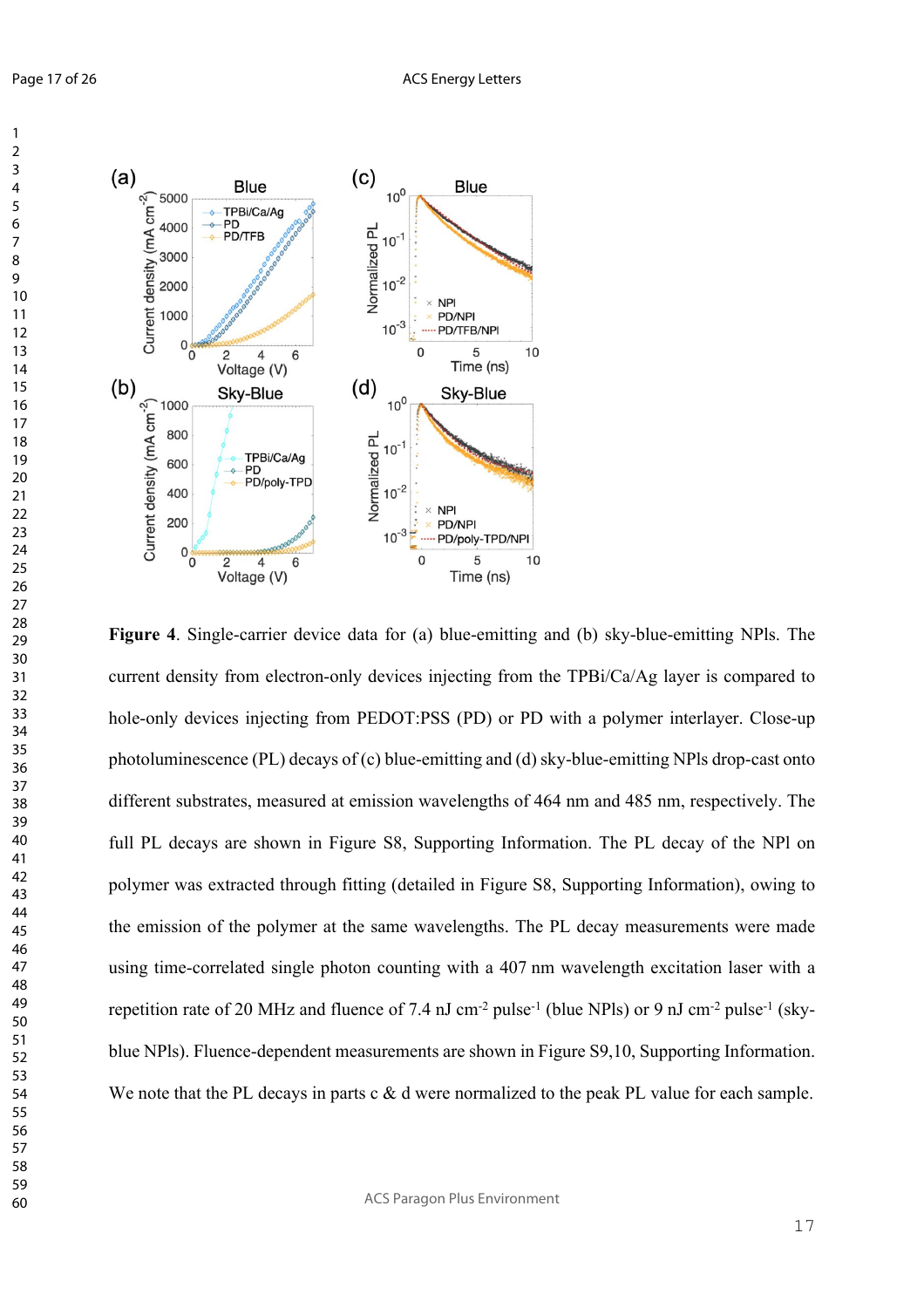Importantly, our single-carrier and band position measurements suggest that the key limiting factors that must now be overcome to further improve the EQEs of blue-emitting NPl PeLEDs are: (i) reducing the charge imbalance and (ii) reducing the hole-injection barrier. Both issues arise in part due to the deep band positions of our NPls (Figure 2c,d), resulting in hole injection being more difficult than electron injection, which would have also resulted in the electron current density exceeding the hole current density. These issues could be solved by changing the ligands to effect shallower band positions through ligand-induced surface dipoles, or through judicious choice of the interface modifiers and hole-injectors with higher HOMO/ionization potential levels. Nevertheless, matching the high ionization potentials of the current NPls will be challenging and care needs to be taken that the modifiers/injectors do not lead to increased non-radiative recombination at the interface with the NPl emitter.

In conclusion, we found that one of the key process limiting the efficiencies of blue perovskite NPl devices is quenching of the PLQE at the interface with the PD hole injector. We found that this loss mechanism could be overcome by using a poly(triarylamine) interlayer (TFB for blue NPls; poly-TPD for sky-blue NPls) between the PD and emitter. In doing so, we increased the EQEs by almost two orders of magnitude for both the blue LEDs (to 0.3%) and sky-blue LEDs (to 0.55%). These EQE values are higher than previously reported for blue perovskite NPls, which only reached up to 0.12% despite their high PLQEs. Our analysis of single-carrier devices and time-resolved PL showed that the role of the poly(triarylamine) interlayers was primarily to reduce non-radiative recombination at the hole-injector interface. Our work pushes NPls forward as a viable contender for efficient blue PeLEDs, particularly since we were able to demonstrate colorpure emission at 464 nm (blue) and 489 nm (sky-blue) wavelength, with sharper room-temperature electroluminescence than conventional organic, inorganic and colloidal Cd-based quantum dot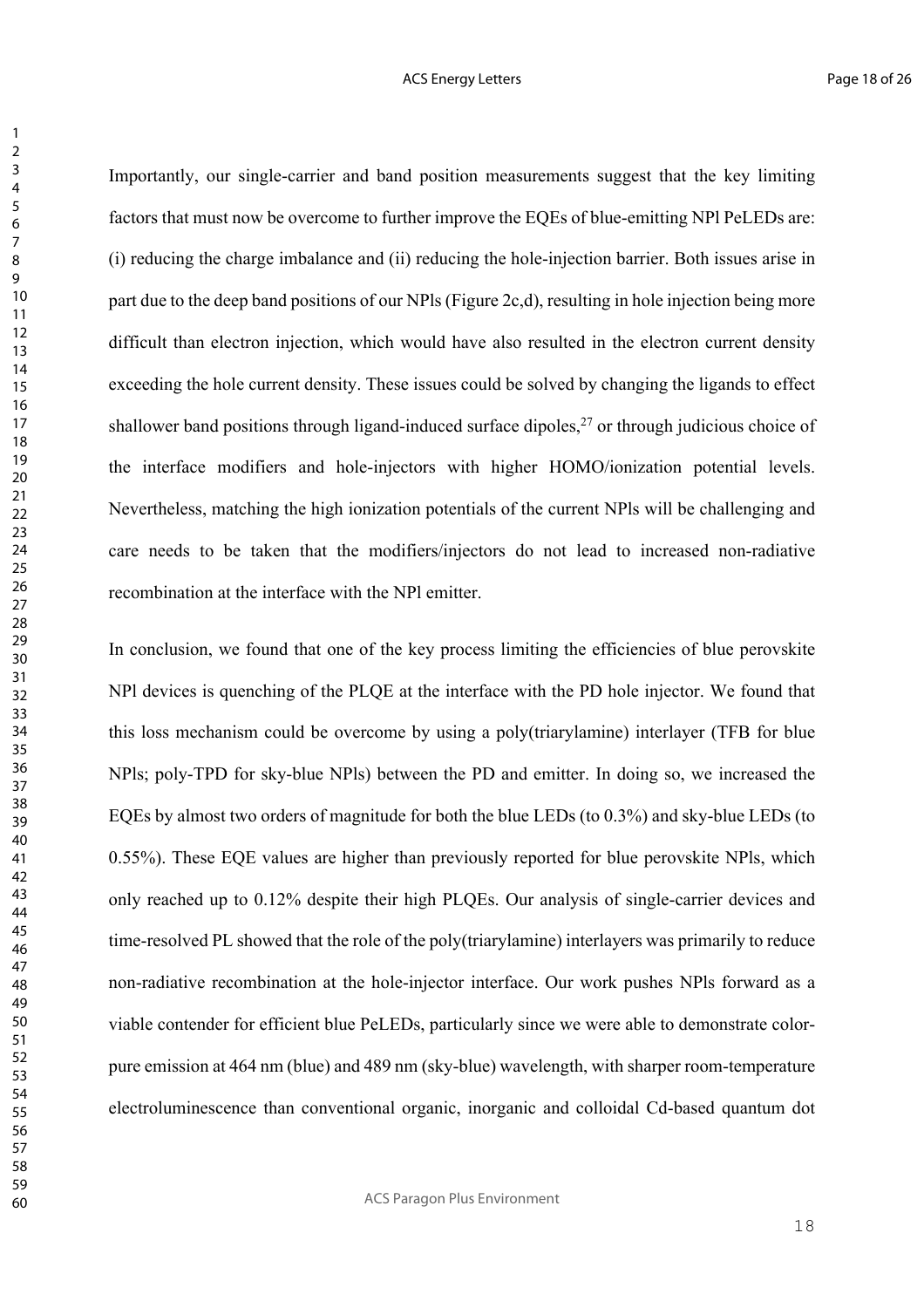emitters. This will allow the important advantages of perovskite NPls to be ultimately exploited in display and lighting applications, namely the ability to achieve high PLQEs without the need for dopants, and an emission wavelength that can be finely tuned through facile solution-based methods. Our work also highlights that a key area that should be addressed to push efficiencies further is the effects of the deep band positions of the perovskite NPls, which give rise to large hole-injection barriers but negligible electron injection barriers.

## ASSOCIATED CONTENT

**Supporting Information**. Experimental section, absorbance spectra fitting, X-ray photoemission spectroscopy measurements, supporting device measurements, supporting TCSPC measurements. The raw data is also included as a supporting information file.

AUTHOR INFORMATION

## **Corresponding Authors**

\*Robert L. Z. Hoye, Email: rlzh2@cam.ac.uk

\*Samuel D. Stranks, Email: sds65@cam.ac.uk

## **Author Contributions**

# These authors contributed equally

S.D.S., R.L.Z.H. and A.S.U. conceived the project. S.D.S. and R.L.Z.H. supervised the project. M.-L.L. synthesized the blue NPls and devices. R.L.Z.H. synthesized the sky-blue NPls and performed the optical, photoluminescence and time-resolved photoluminescence characterization on all NPls, and also characterized and analyzed the single-carrier devices. R.L.Z.H. and M.A. made and characterized the sky-blue NPl LEDs. Y.T. and L.P. developed the recipe for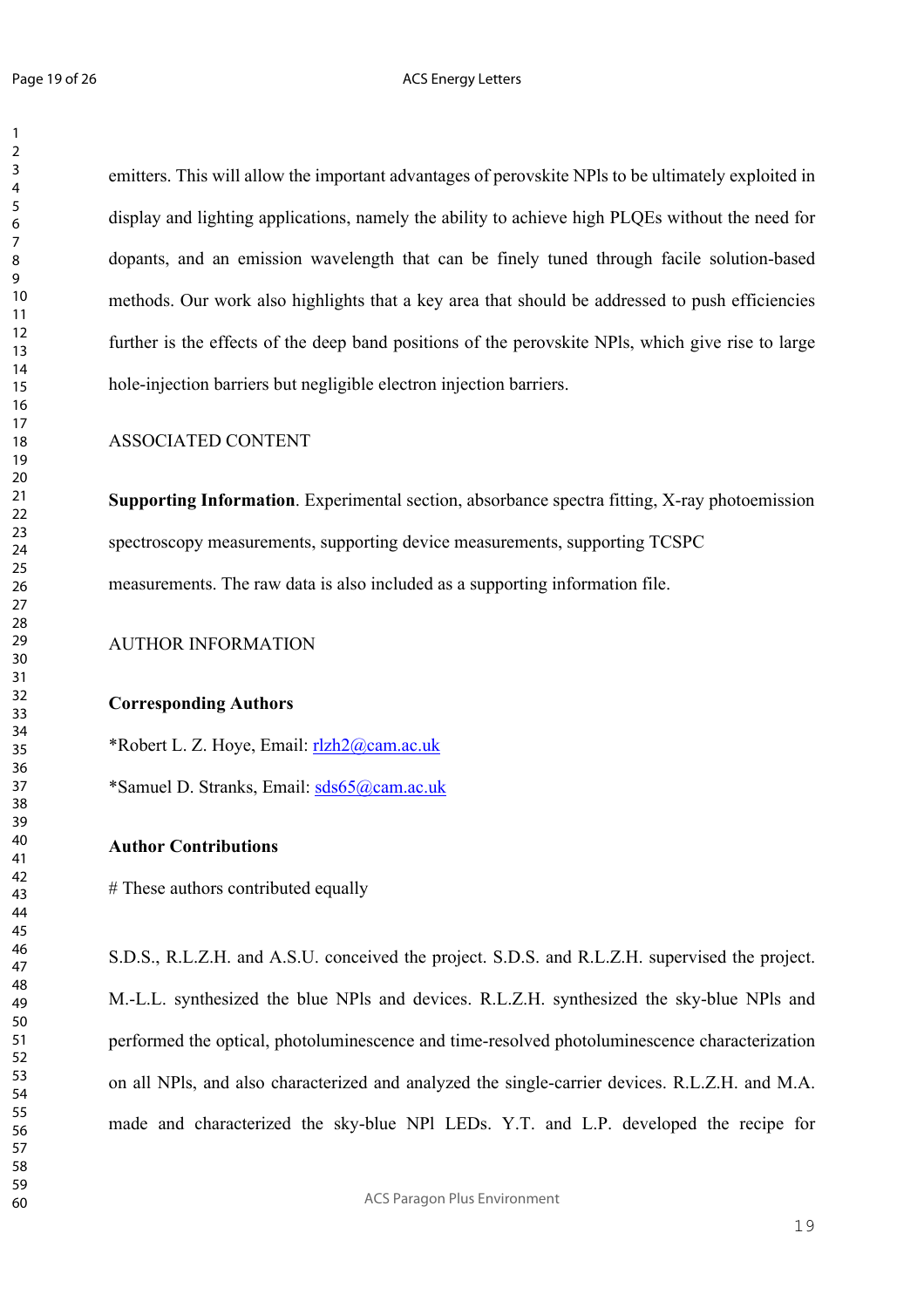synthesizing the blue and sky-blue NPls, and also helped to develop the device structure. K.G. performed the Kelvin Probe measurements. Y.T., L.P. and T.D. performed the TEM measurements. W.L. performed the XPS characterization. T.N.H. performed the AFM measurements. All authors contributed to writing the manuscript.

### **Notes**

The authors declare no competing financial interest.

## ACKNOWLEDGMENT

The authors thank Prof. Dr. David Egger and Dr. Javad Shamsi for useful discussions. R.L.Z.H. acknowledges support from the Royal Academy of Engineering under the Research Fellowship scheme (No.: RF\201718\17101), as well as support from Magdalene College, Cambridge. This project has received funding from the European Research Council (ERC) under the European Union's Horizon 2020 research and innovation programme (grant agreements No. 756962 [HYPERION] and No. 759744 [PINNACLE]). S.D.S acknowledges support from the Royal Society and Tata Group (UF150033). M.-L.L. and R.H.F. acknowledge support from EPSRC grant EP/M005143/1. Y.T., L.P., J.F. and A.S.U. acknowledge financial support from the Bavarian State Ministry of Science, Research, and Arts through the grant "Solar Technologies go Hybrid" (SolTech), and from the DFG through the grant "e-conversion" within the framework of the German Excellence Initiative. K.G. acknowledges support from the Polish Ministry of Science and Higher Education within the Mobilnosc Plus program (grant no. 1603/MOB/V/2017/0). T.D. acknowledges the National University of Ireland (NUI) for a Travelling Studentship. W.L. and J.L.M.-D. acknowledge support from EPSRC grant EP/L011700/1 and EP/N004272/1, as well as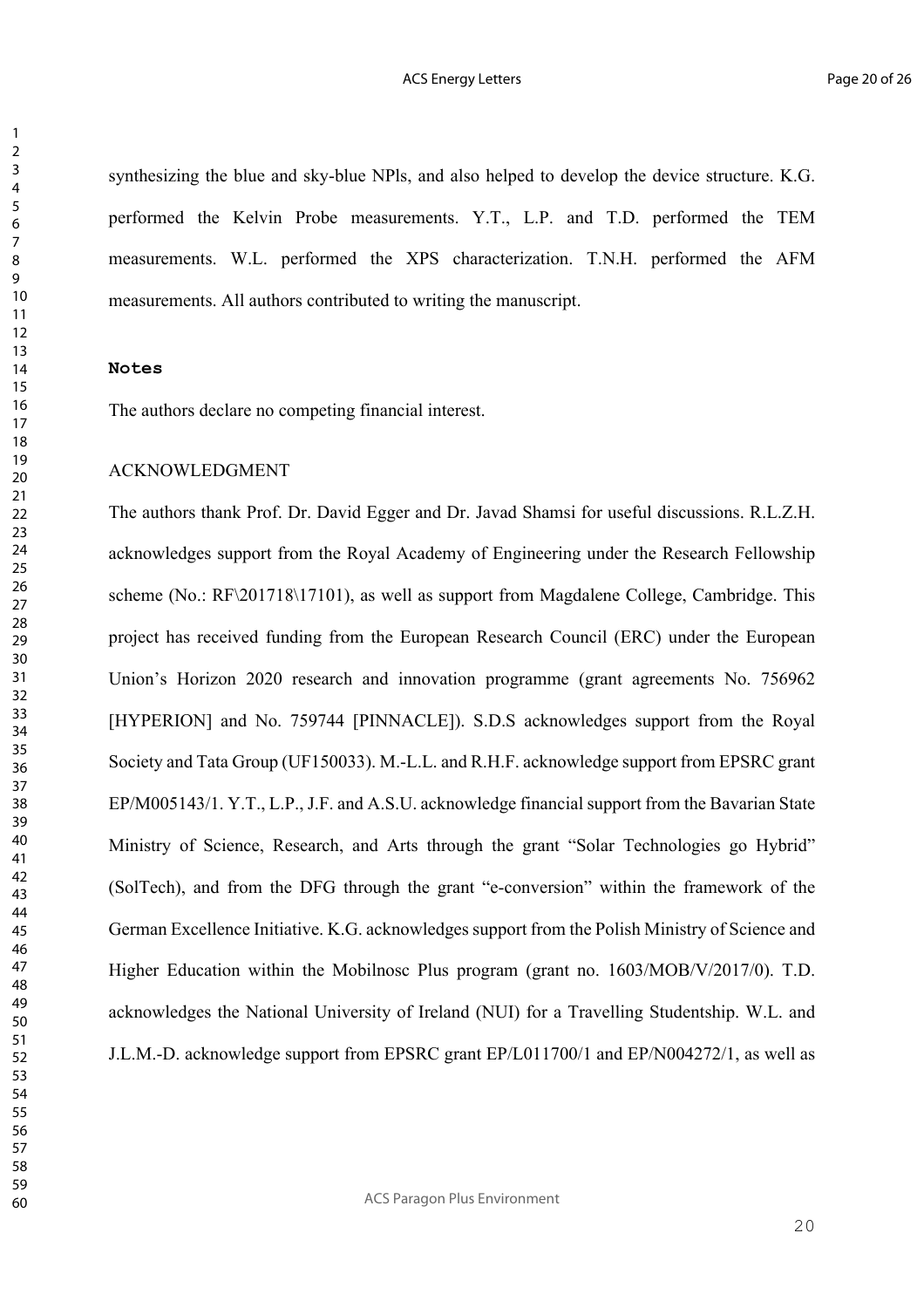#### ACS Energy Letters

the Isaac Newton Trust (Minute 13.38(k)). T.N.H. acknowledges support from the EPSRC Centre for Doctoral Training in Graphene Technology (EP/L016087/1).

## REFERENCES

- (1) Samuel D. Stranks; Robert L. Z. Hoye; Dawei Di; Richard H. Friend; Felix Deschler. The Physics of Light Emission in Halide Perovskite Devices. *Adv. Mater.* **2018**, *Early View*. https://doi.org/10.1002/adma.201803336.
- (2) Brenes, R.; Guo, D.; Osherov, A.; Noel, N. K.; Eames, C.; Hutter, E. M.; Pathak, S. K.; Niroui, F.; Friend, R. H.; Islam, M. S.; et al. Metal Halide Perovskite Polycrystalline Films Exhibiting Properties of Single Crystals. *Joule* **2017**, *1* (1), 155–167. https://doi.org/10.1016/j.joule.2017.08.006.
- (3) Richter, J. M.; Abdi-Jalebi, M.; Sadhanala, A.; Tabachnyk, M.; Rivett, J. P. H.; Pazos-Outón, L. M.; Gödel, K. C.; Price, M.; Deschler, F.; Friend, R. H. Enhancing Photoluminescence Yields in Lead Halide Perovskites by Photon Recycling and Light Out-Coupling. *Nat. Commun.* **2016**, *7*, 13941. https://doi.org/10.1038/ncomms13941.
- (4) Abdi-Jalebi, M.; Andaji-Garmaroudi, Z.; Cacovich, S.; Stavrakas, C.; Philippe, B.; Richter, J. M.; Alsari, M.; Booker, E. P.; Hutter, E. M.; Pearson, A. J.; et al. Maximizing and Stabilizing Luminescence from Halide Perovskites with Potassium Passivation. *Nature* , *555*, 497–501. https://doi.org/10.1038/nature25989.
- (5) Stranks, S. D.; Eperon, G. E.; Grancini, G.; Menelaou, C.; Alcocer, M. J. P.; Leijtens, T.; Herz, L. M.; Petrozza, A.; Snaith, H. J. Electron-Hole Diffusion Lengths Exceeding 1 Micrometer in an Organometal Trihalide Perovskite Absorber. *Science* **2013**, *342*, 341–345. https://doi.org/10.1126/science.1243982.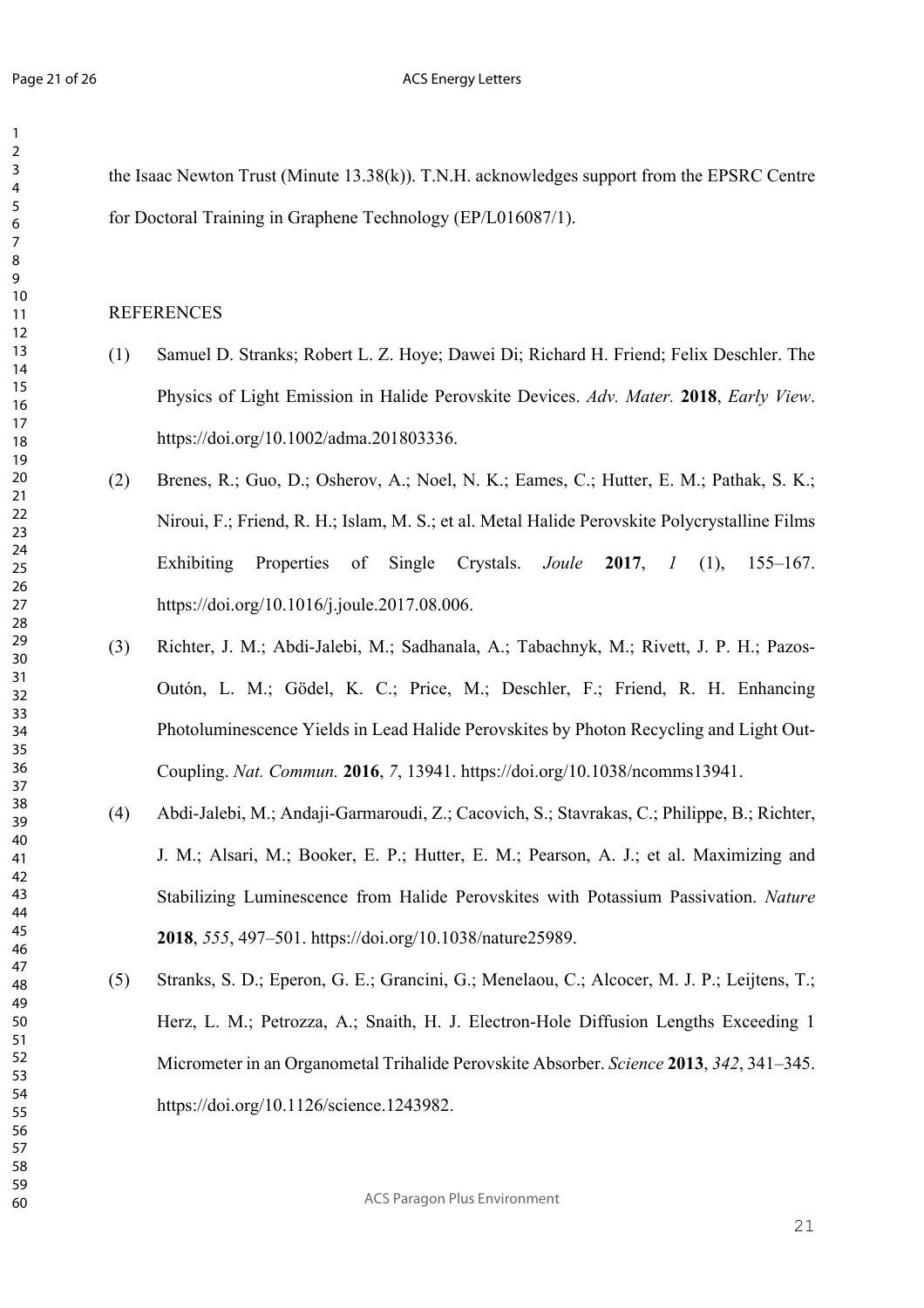- (6) Meggiolaro, D.; Motti, S. G.; Mosconi, E.; Barker, A. J.; Ball, J.; Andrea Riccardo Perini, C.; Deschler, F.; Petrozza, A.; De Angelis, F. Iodine Chemistry Determines the Defect Tolerance of Lead-Halide Perovskites. *Energy Environ. Sci.* **2018**, *11* (3), 702–713. https://doi.org/10.1039/c8ee00124c.
- (7) Brandt, R. E.; Poindexter, J. R.; Gorai, P.; Kurchin, R. C.; Hoye, R. L. Z.; Nienhaus, L.; Wilson, M. W. B.; Polizzotti, J. A.; Sereika, R.; Žaltauskas, R.; et al. Searching for "Defect-Tolerant" Photovoltaic Materials: Combined Theoretical and Experimental Screening. *Chem. Mater.* **2017**, *29* (11), 4667–4674. https://doi.org/10.1021/acs.chemmater.6b05496.
- (8) Hoye, R. L. Z.; Lee, L. C.; Kurchin, R. C.; Huq, T. N.; Zhang, K. H. L.; Sponseller, M.; Nienhaus, L.; Brandt, R. E.; Jean, J.; Polizzotti, J. A.; et al. Strongly Enhanced Photovoltaic Performance and Defect Physics of Air-Stable Bismuth Oxyiodide (BiOI). *Adv. Mater.* , *29* (36), 1702176. https://doi.org/10.1002/adma.201702176.
- (9) Ávila, J.; Momblona, C.; Boix, P. P.; Sessolo, M.; Anaya, M.; Lozano, G.; Vandewal, K.; Míguez, H.; Bolink, H. J. High Voltage Vacuum-Deposited  $CH_3NH_3PbI_3-CH_3NH_3PbI_3$ Tandem Solar Cells. *Energy Environ. Sci.* **2018**, *11*, 3292–3297. https://doi.org/10.1039/C8EE01936C.
- (10) Sadhanala, A.; Ahmad, S.; Zhao, B.; Giesbrecht, N.; Pearce, P. M.; Deschler, F.; Hoye, R. L. Z.; Gödel, K. C.; Bein, T.; Docampo, P.; et al. Blue-Green Color Tunable Solution Processable Organolead Chloride–Bromide Mixed Halide Perovskites for Optoelectronic Applications. *Nano Lett.* **2015**, *15* (9), 6095–6101. https://doi.org/10.1021/acs.nanolett.5b02369.
- (11) Kumar, S.; Jagielski, J.; Kallikounis, N.; Kim, Y. H.; Wolf, C.; Jenny, F.; Tian, T.; Hofer, C. J.; Chiu, Y. C.; Stark, W. J.; et al. Ultrapure Green Light-Emitting Diodes Using Two-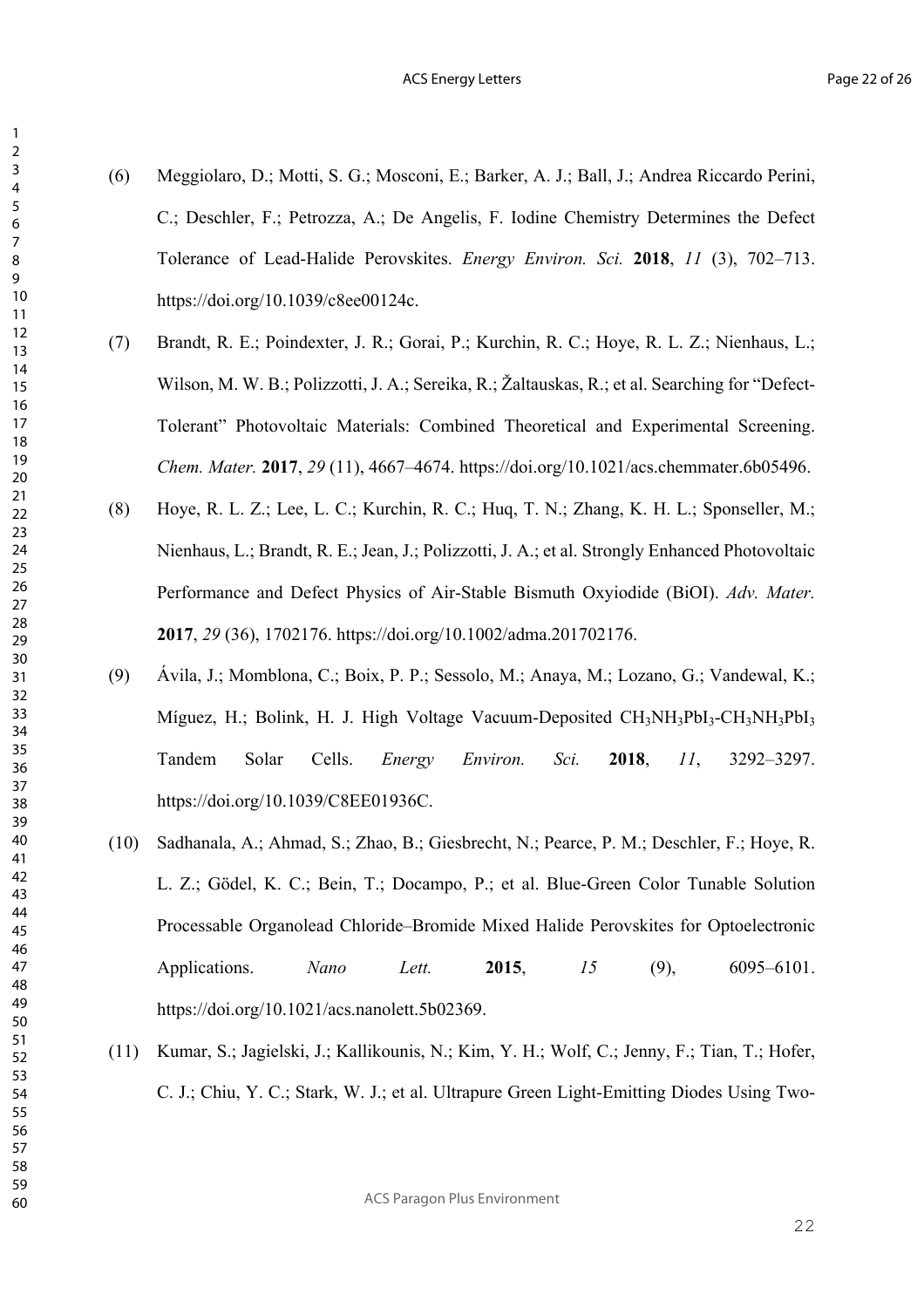#### ACS Energy Letters

Dimensional Formamidinium Perovskites: Achieving Recommendation 2020 Color Coordinates. *Nano Lett.* **2017**, *17* (9), 5277–5284. https://doi.org/10.1021/acs.nanolett.7b01544.

- (12) Zhao, B.; Bai, S.; Kim, V.; Lamboll, R.; Shivanna, R.; Auras, F.; Richter, J. M.; Yang, L.; Dai, L.; Alsari, M.; et al. High-Efficiency Perovskite-Polymer Bulk Heterostructure Light-Emitting Diodes. *Nature Photon.* **2018**, *12*, 783–789. https://doi.org/10.1038/s41566-018- 0283-4
- (13) Hou, S.; Gangishetty, M. K.; Quan, Q.; Congreve, D. N. Efficient Blue and White Perovskite Light-Emitting Diodes via Manganese Doping. *Joule* **2018**, *2* (11), 2421–2433. https://doi.org/10.1016/j.joule.2018.08.005.
- (14) Gangishetty, M. K.; Hou, S.; Quan, Q.; Congreve, D. N. Reducing Architecture Limitations for Efficient Blue Perovskite Light-Emitting Diodes. *Adv. Mater.* **2018**, *30* (20), 1706226. https://doi.org/10.1002/adma.201706226.
- (15) Lin, K.; Xing, J.; Quan, L. N.; de Arquer, F. P. G.; Gong, X.; Lu, J.; Xie, L.; Zhao, W.; Zhang, D.; Yan, C.; et al. Perovskite Light-Emitting Diodes with External Quantum Efficiency Exceeding 20 per Cent. *Nature* **2018**, *562* (7726), 245–248. https://doi.org/10.1038/s41586-018-0575-3.
- (16) Wu, Y.; Wei, C.; Li, X.; Li, Y.; Qiu, S.; Shen, W.; Cai, B.; Sun, Z.; Yang, D.; Deng, Z.; et al. In Situ Passivation of PbBr 64 − Octahedra toward Blue Luminescent CsPbBr 3 Nanoplatelets with Near 100% Absolute Quantum Yield. *ACS Energy Lett.* **2018**, *3*, 2030– 2037. https://doi.org/10.1021/acsenergylett.8b01025.
- (17) Masaoka, K.; Nishida, Y.; Sugawara, M. Designing Display Primaries with Currently Available Light Sources for UHDTV Wide-Gamut System Colorimetry. *Opt. Express* **2014**,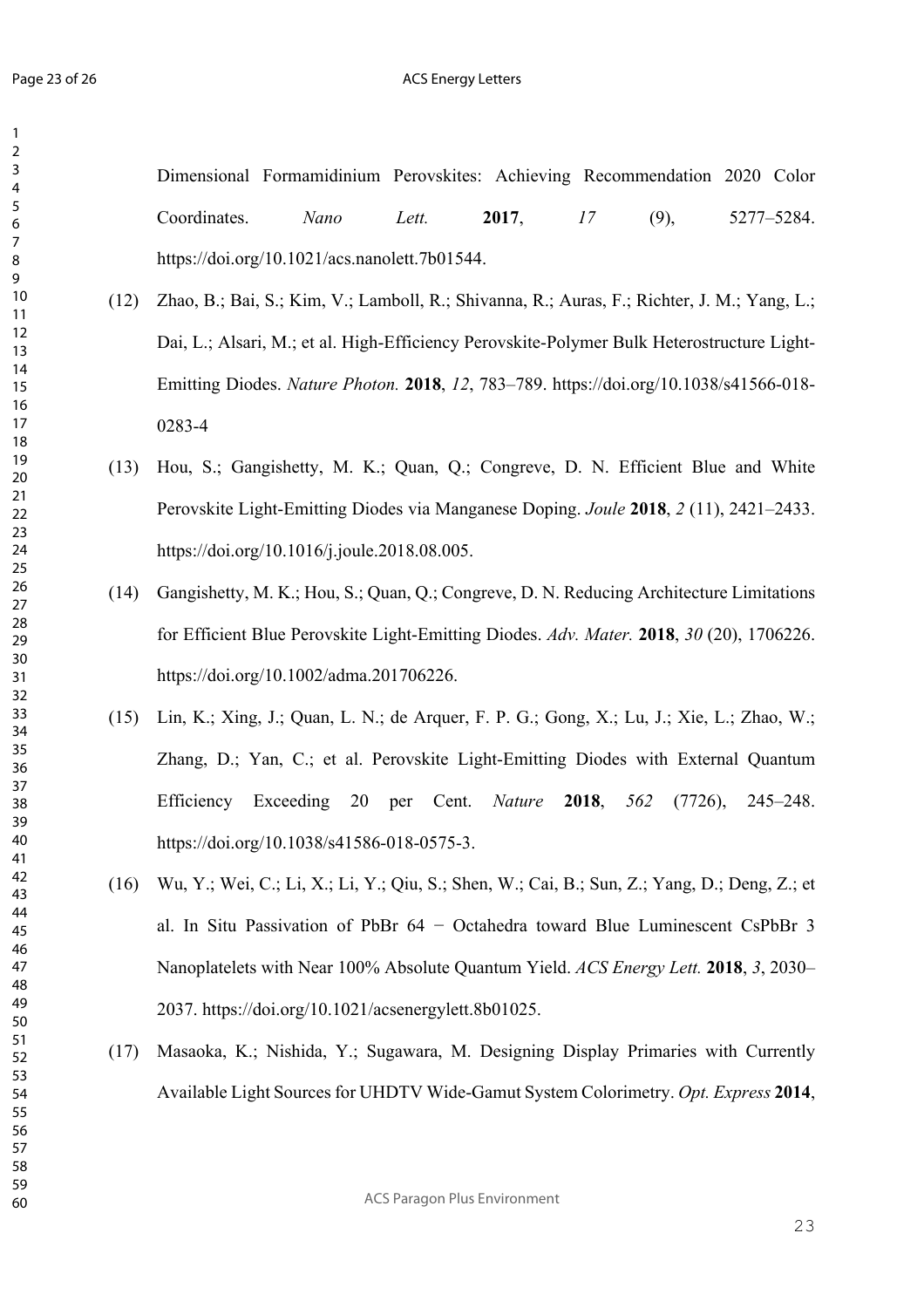(16), 19069. https://doi.org/10.1364/OE.22.019069.

- (18) Bohn, B. J.; Tong, Y.; Gramlich, M.; Lai, M. L.; Döblinger, M.; Wang, K.; Hoye, R. L. Z.; Muller-Buschbaum, P.; Stranks, S. D.; Urban, A. S.; et al. Boosting Tunable Blue Luminescence of Halide Perovskite Nanoplatelets through Post-Synthetic Surface Trap Repair. *Nano Lett.* **2018**, *18* (8), 5231–5238. https://doi.org/10.1021/acs.nanolett.8b02190.
- (19) Congreve, D. N.; Weidman, M. C.; Seitz, M.; Paritmongkol, W.; Dahod, N. S.; Tisdale, W. A. Tunable Light-Emitting Diodes Utilizing Quantum-Confined Layered Perovskite Emitters. *ACS Photon.* **2017**, *4* (3), 476–481. https://doi.org/10.1021/acsphotonics.6b00963.
- (20) Yang, D.; Zou, Y.; Li, P.; Liu, Q.; Wu, L.; Hu, H.; Xu, Y.; Sun, B.; Zhang, Q.; Lee, S. Large-Scale Synthesis of Ultrathin Cesium Lead Bromide Perovskite Nanoplates with Precisely Tunable Dimensions and Their Application in Blue Light-Emitting Diodes. *Nano Energy* **2018**, *47*, 235–242. https://doi.org/10.1016/j.nanoen.2018.03.019.
- (21) Wu, Y.; Li, X.; Zeng, H. Highly Luminescent and Stable Halide Perovskite Nanocrystals. *ACS Energy Lett.* **2019**, *4* (3), 673–681. https://doi.org/10.1021/acsenergylett.8b02100.
- (22) Brennan, M. C.; Zinna, J.; Kuno, M. Existence of a Size-Dependent Stokes Shift in CsPbBr3 Perovskite Nanocrystals. *ACS Energy Lett.* **2017**, *2* (7), 1487–1488. https://doi.org/10.1021/acsenergylett.7b00383.
- (23) Shamsi, J.; Urban, A. S.; Imran, M.; De Trizio, L.; Manna, L. Metal Halide Perovskite Nanocrystals: Synthesis, Post-Synthesis Modifications, and Their Optical Properties. *Chem. Rev.* **2019**, *119* (5), 3296–3348. https://doi.org/10.1021/acs.chemrev.8b00644.
- (24) Mello, J. C. de; Wittmann, H. F.; Friend, R. H. An Improved Experimental Determination of External Photoluminescence Quantum Efficiency. *Adv. Mater.* **1997**, *9* (3), 230–232.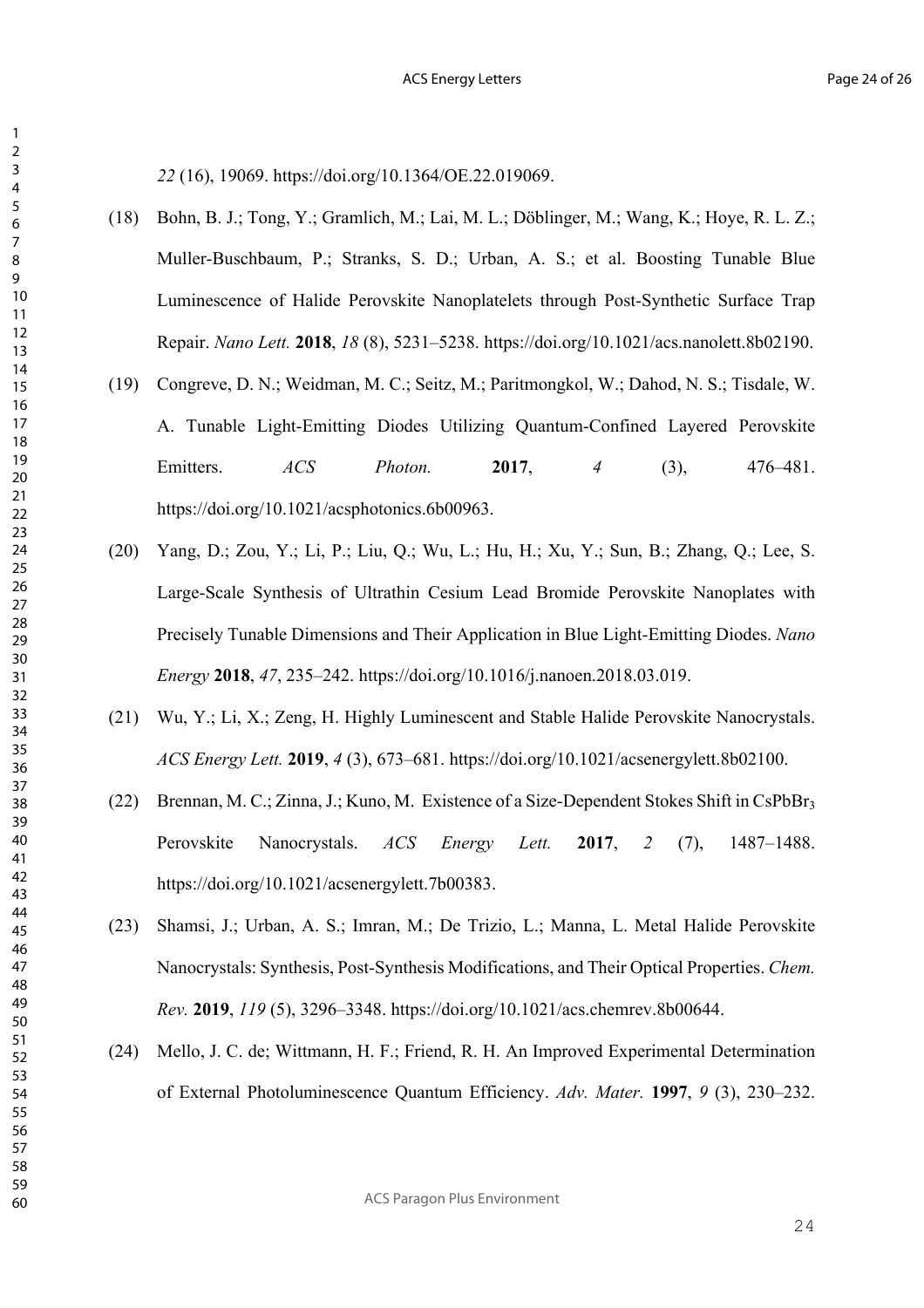https://dx.doi.org/10.1002/adma.19970090308.

- (25) Endres, J.; Egger, D. A.; Kulbak, M.; Kerner, R. A.; Zhao, L.; Silver, S. H.; Hodes, G.; Rand, B. P.; Cahen, D.; Kronik, L.; et al. Valence and Conduction Band Densities of States of Metal Halide Perovskites: A Combined Experimental-Theoretical Study. *J. Phys. Chem. Lett.* **2016**, *7* (14), 2722–2729. https://doi.org/10.1021/acs.jpclett.6b00946.
- (26) Hoye, R. L. Z.; Schulz, P.; Schelhas, L. T.; Holder, A. M.; Stone, K. H.; Perkins, J. D.; Vigil-Fowler, D.; Siol, S.; Scanlon, D. O.; Zakutayev, A.; et al. Perovskite-Inspired Photovoltaic Materials: Toward Best Practices in Materials Characterization and Calculations. *Chem. Mater.* **2017**, *29* (5), 1964–1988. https://doi.org/10.1021/acs.chemmater.6b03852.
- (27) Brown, P. R.; Kim, D.; Lunt, R. R.; Zhao, N.; Bawendi, M. G.; Grossman, J. C.; Bulovi, V. Energy Level Modification in Lead Sulfide Quantum Dot Thin Films Through Ligand Exchange. *ACS Nano* **2014**, *8* (6), 5863–5872. https://doi.org/10.1021/nn500897c.
- (28) Lo, S.-C.; Male, N. A. H.; Markham, J. P. J.; Magennis, S. W.; Burn, P. L.; Salata, O. V.; Samuel, I. D. W. Green Phosphorescent Dendrimer for Light-Emitting Diodes. *Adv. Mater.* , *14* (13–14), 975–979.
- (29) Hoye, R. L. Z.; Chua, M. R.; Musselman, K. P.; Li, G.; Lai, M.-L.; Tan, Z.-K.; Greenham, N. C.; MacManus-Driscoll, J. L.; Friend, R. H.; Credgington, D. Enhanced Performance in Fluorene-Free Organometal Halide Perovskite Light-Emitting Diodes Using Tunable, Low Electron Affinity Oxide Electron Injectors. *Adv. Mater.* **2015**, *27* (8), 1414–1419. https://doi.org/10.1002/adma.201405044.
- (30) Qian, L.; Zheng, Y.; Xue, J.; Holloway, P. H. Stable and Efficient Quantum-Dot Light-Emitting Diodes Based on Solution-Processed Multilayer Structures. *Nature Photon.* **2011**,